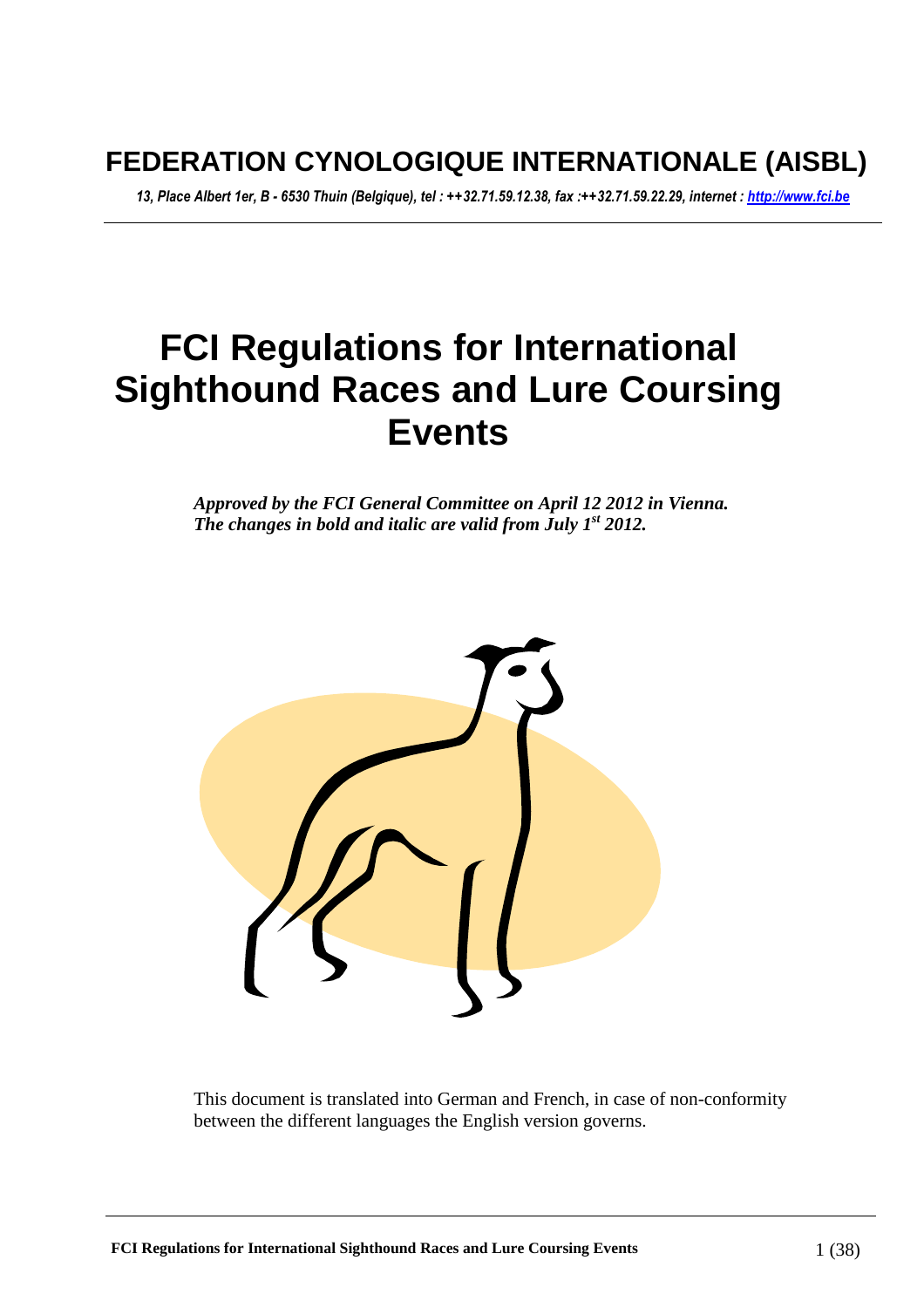# Table of contents

| 1.      |  |
|---------|--|
| 1.1     |  |
| 1.2     |  |
| 1.3     |  |
| 1.3.1   |  |
| 1.3.2   |  |
| 1.3.3   |  |
| 1.4     |  |
| 1.4.1   |  |
| 1.4.2   |  |
| 1.5     |  |
| 1.5.1   |  |
| 1.5.2   |  |
| 1.5.3   |  |
| 1.6     |  |
| 1.6.1   |  |
| 1.6.2   |  |
| 1.6.3   |  |
| 1.7     |  |
| 1.7.1   |  |
| 1.7.2   |  |
| 1.8     |  |
| 1.8.1   |  |
| 1.8.2   |  |
| 1.9     |  |
| 1.9.1   |  |
| 1.9.2   |  |
| 1.9.3   |  |
| 1.9.4   |  |
| 1.9.5   |  |
| 1.10    |  |
| 1.10.1  |  |
| 1.10.2  |  |
| 1.10.3  |  |
| 1.10.4  |  |
| 1.11    |  |
| 1.12    |  |
| 1.13    |  |
| 2.      |  |
| 2.1     |  |
| 2.2     |  |
| 2.2.1   |  |
| 2.2.2   |  |
| 2.2.2.1 |  |
| 2.2.2.2 |  |
|         |  |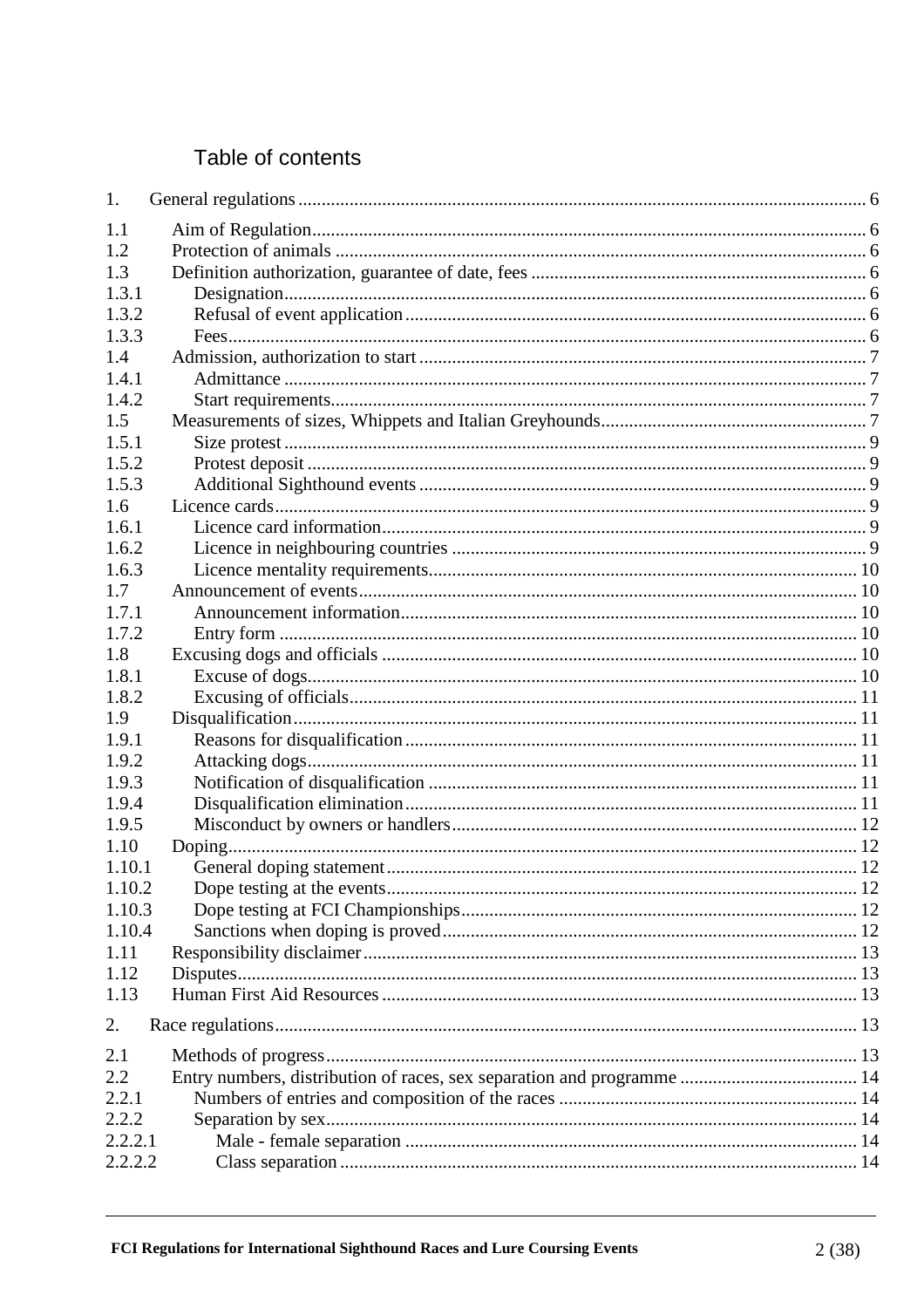| 2.2.3          |  |
|----------------|--|
| 2,2,3,1        |  |
| 2.3            |  |
| 2.3.1          |  |
| 2.3.2          |  |
| 2.3.3          |  |
| 2.3.4          |  |
| 2.3.5          |  |
| 2.3.6          |  |
| 2.3.7          |  |
| 2.3.8          |  |
| 2.3.9          |  |
| 2.4            |  |
| 2.4.1          |  |
| 2.4.2          |  |
| 2.4.3          |  |
| 2.4.4          |  |
| 2.4.5          |  |
| 2.5            |  |
| 2.6            |  |
| 2.6.1          |  |
| 2.6.2          |  |
| 2.6.3          |  |
| 3.             |  |
|                |  |
| 3.1            |  |
| 3.1.1          |  |
| 3.1.2          |  |
| 3.1.3          |  |
| 3.1.4          |  |
| 3.1.5          |  |
| 3.1.6          |  |
| 3.2            |  |
| 3.2.1          |  |
| 3.2.2          |  |
| 3.2.3          |  |
| 3.3            |  |
| 3.4            |  |
| 3.5            |  |
| 3.5.1          |  |
| 3.5.2          |  |
|                |  |
| 3.6            |  |
| 3.7            |  |
| 3.7.1          |  |
| 3.7.2          |  |
| 3.7.3          |  |
| 3.7.4<br>3.7.5 |  |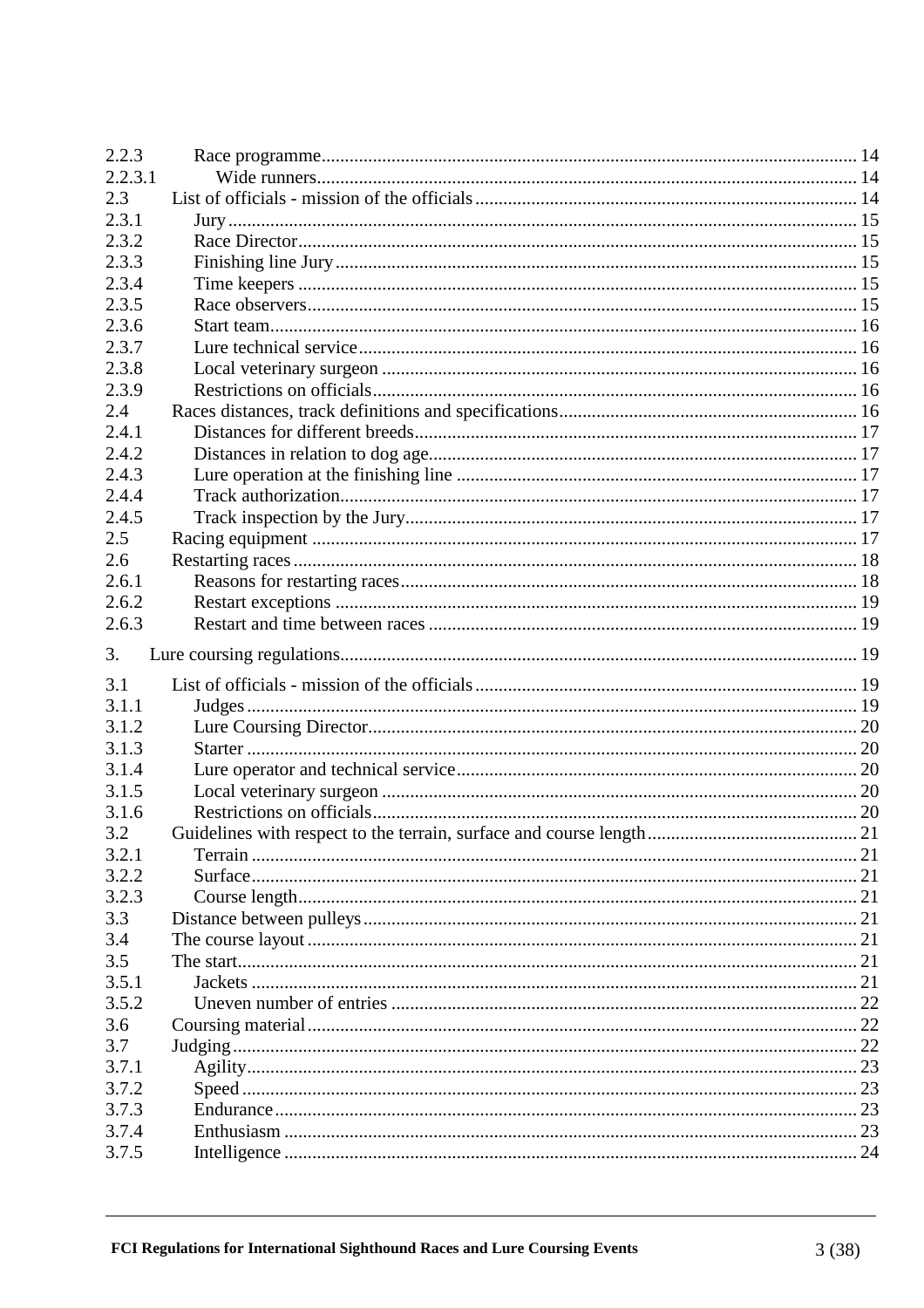| 3.8    |    |
|--------|----|
| 3.8.1  |    |
| 3.8.2  |    |
| 3.8.3  |    |
| 4.     |    |
| 4.1    |    |
| 4.2    |    |
| 4.3    |    |
| 4.4    |    |
| 4.5    |    |
| 4.6    |    |
| 4.6.1  |    |
| 4.6.2  |    |
| 4.6.3  |    |
| 4.7    |    |
| 4.7.1  |    |
| 4.7.2  |    |
| 4.7.3  |    |
| 4.7.4  |    |
| 4.8    |    |
| 4.8.1  |    |
| 4.8.2  |    |
| 4.8.3  |    |
| 4.8.4  |    |
| 4.9    |    |
| 4.9.1  |    |
| 4.9.2  |    |
| 4.9.3  |    |
| 4.10   |    |
| 4.10.1 |    |
| 4.10.2 |    |
| 4.10.3 | 29 |
| 4.11   |    |
| 4.11.1 |    |
| 4.11.2 |    |
| 4.12   |    |
| 4.12.1 |    |
| 4.12.2 |    |
| 4.12.3 |    |
| 4.13   |    |
| 4.14   |    |
| 4.15   |    |
| 4.15.1 |    |
| 4.15.2 |    |
| 4.15.3 |    |
| 4.15.4 |    |
| 4.15.5 |    |
|        |    |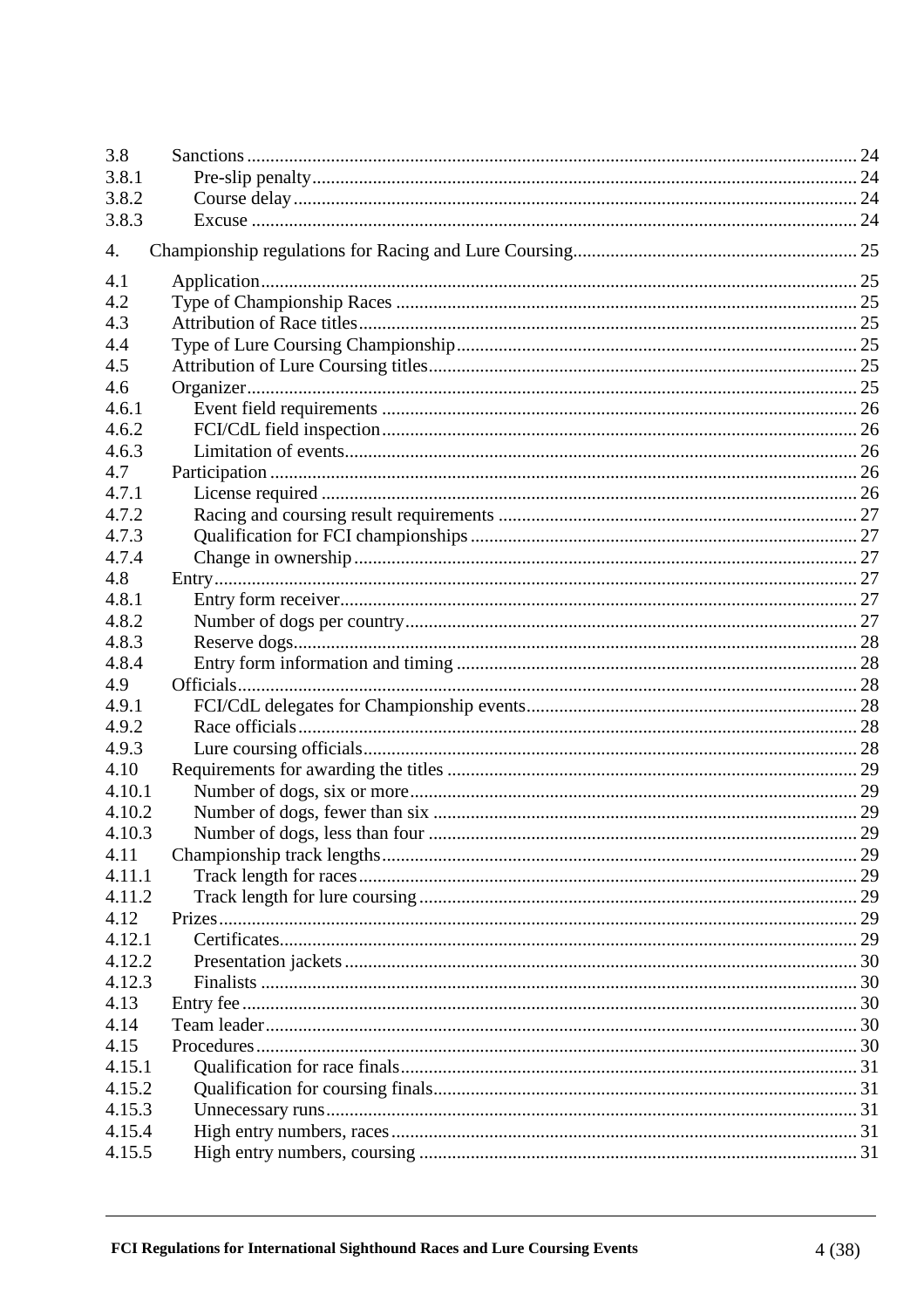| 4.15.6<br>4.15.7 |                                                                                        |  |
|------------------|----------------------------------------------------------------------------------------|--|
| 5.               |                                                                                        |  |
| 5.1.             |                                                                                        |  |
| 5.1.1            |                                                                                        |  |
| 5.1.2<br>5.1.3   |                                                                                        |  |
| 5.1.4            |                                                                                        |  |
| 5.1.5            |                                                                                        |  |
| 5.1.6            |                                                                                        |  |
| 5.1.7            |                                                                                        |  |
| 5.1.8            |                                                                                        |  |
| 5.1.9            |                                                                                        |  |
| 5.2              | FCI Beauty and Performance Champion (Champion International de Beauté et Performance - |  |
|                  |                                                                                        |  |
| 6.               | Requirements for the entry in working class at FCI International CACIB shows 34        |  |
|                  |                                                                                        |  |
| 7.               |                                                                                        |  |
| 7.1              |                                                                                        |  |
| 7.2              |                                                                                        |  |
| 7.3              |                                                                                        |  |
| 7.4              |                                                                                        |  |
| 7.4.1            |                                                                                        |  |
| 7.4.2            |                                                                                        |  |
| 7.5              |                                                                                        |  |
| 7.5.1            |                                                                                        |  |
| 7.5.2            |                                                                                        |  |
| 7.5.3            |                                                                                        |  |
| 7.5.3.1          |                                                                                        |  |
| 7.5.3.2          |                                                                                        |  |
| 7.5.3.3<br>7.6   |                                                                                        |  |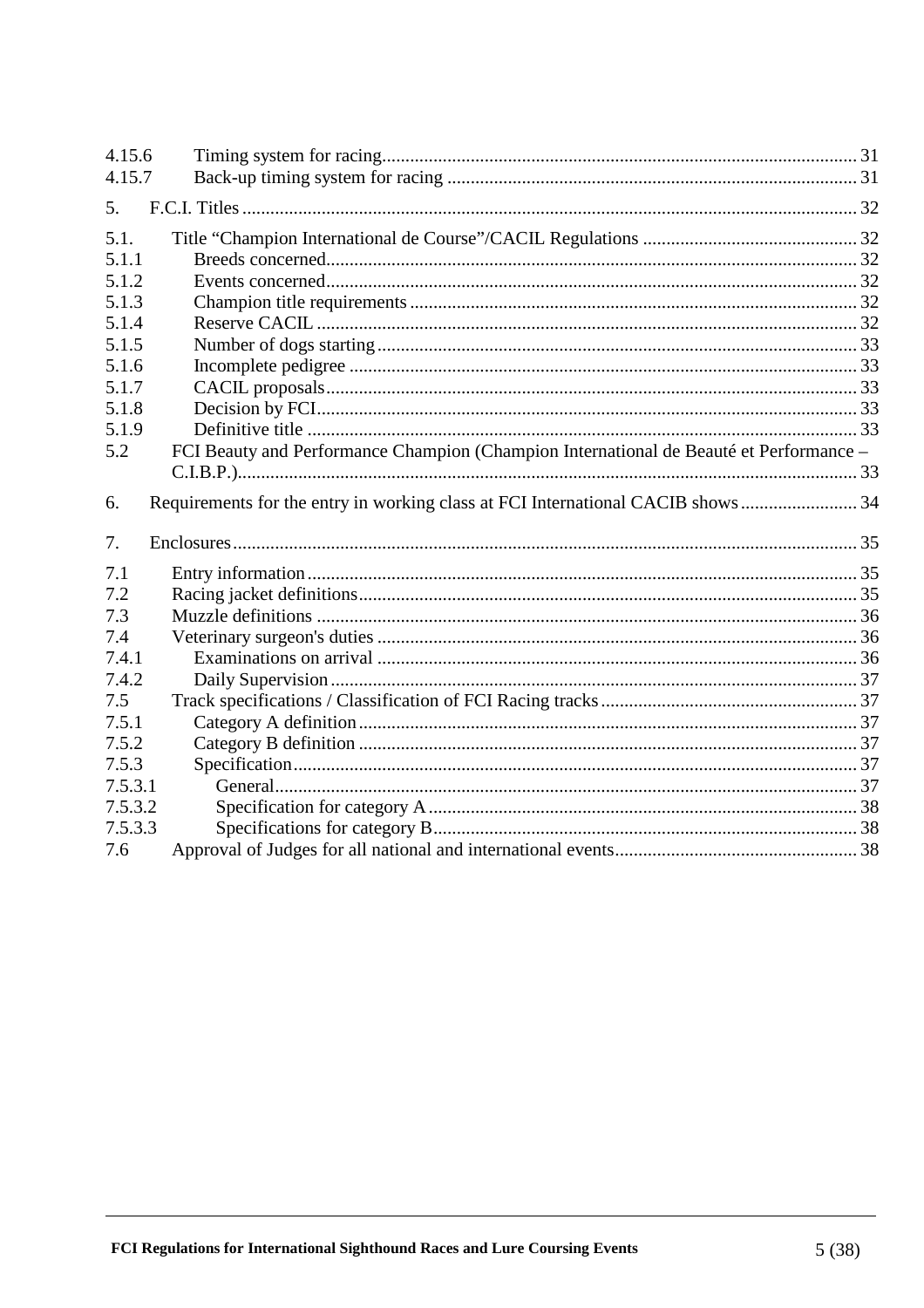# 1. General regulations

### 1.1 Aim of Regulation

This regulation aims to standardize the elements of Racing and Lure Coursing events governed by the FCI. The compulsory requirements for all National Organizations are included, such as the admission, the publication and the progress

### 1.2 Protection of animals

The safety and health of the animals must always guide all officials and participants during racing and lure coursing events.

The notion of the animal's protection must always be observed. Consequently, the owner of a dog is always free to withdraw his dog from the racing or lure coursing event.

If the veterinary surgeon so requests, the officials must exclude a dog from continuing the race/course if the dog's health is endangered.

The use of a muzzle is compulsory for all breeds, except for Italian Greyhounds where the National Organization decides if the use is compulsory or not.

#### 1.3 Definition authorization, guarantee of date, fees

#### 1.3.1 Designation

The designation "International Sighthound races" and the designation "International Sighthound Lure Coursing" may be used only for events, for whose date and place the National Organization has received an application and which have been authorized by the FCI/CdL.

#### 1.3.2 Refusal of event application

The application for an event may be refused by the FCI when:

- 1. The date has already been granted to another organization.
- 2. The date coincides with another important canine event.
- 3. The guarantee of an impeccable event is not given by the National Organization applying.

#### 1.3.3 Fees

The authorization of an event is subject to the payment of fees. The CdL fixes the amount, for the guarantee of a date, each year for the following year.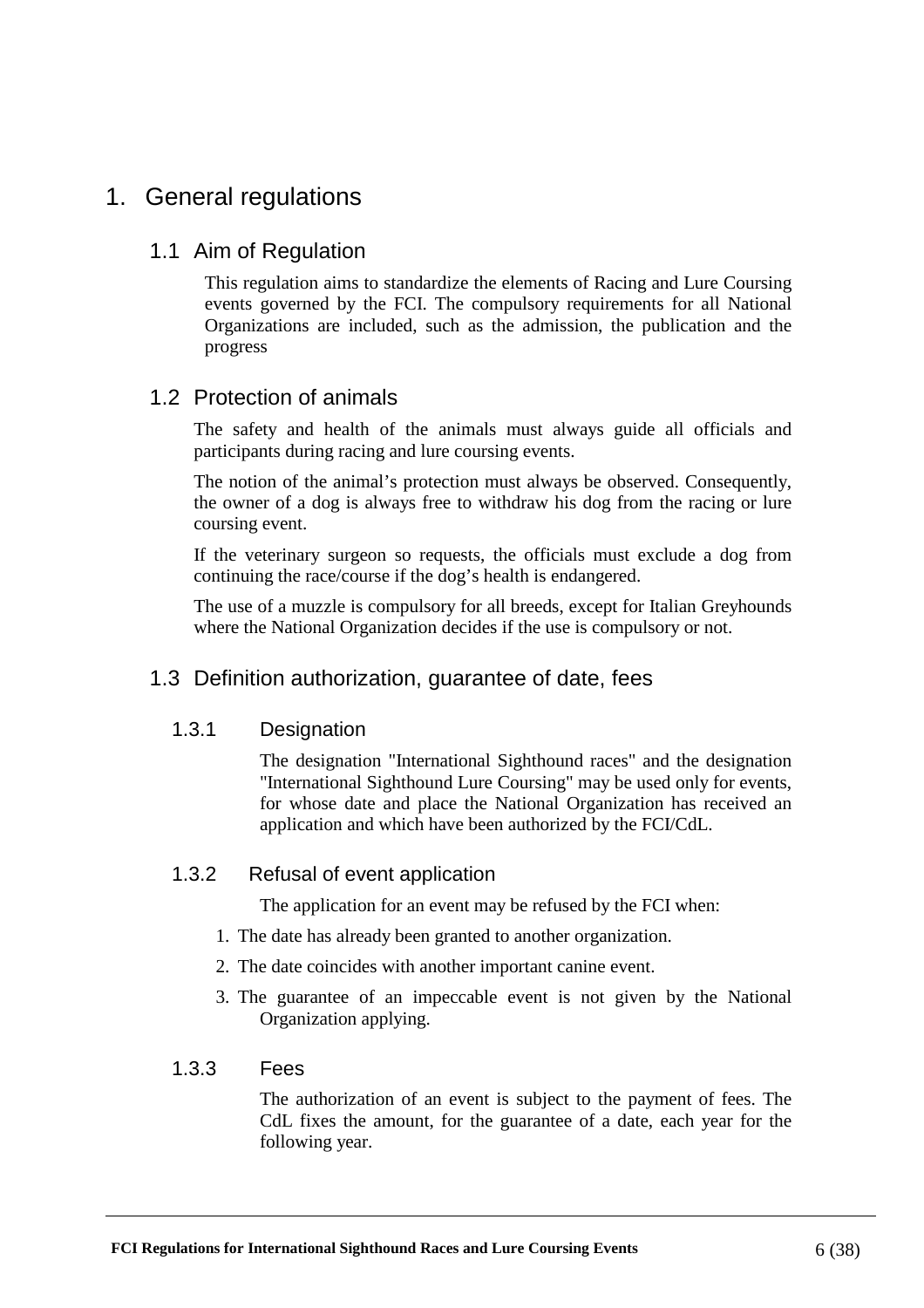# 1.4 Admission, authorization to start

#### 1.4.1 Admittance

In principle, all Sighthounds breeds (group 10) are admitted.

Breeds from group 5 (limited to Pharao Hound, Cirneco, Podenco Ibicenco and Podenco Canario) have admittance to participate in international races and Championships, but cannot be given the CACIL qualification.

#### 1.4.2 Start requirements

The following requirements are valid for the start authorizations for Sighthounds:

- 1. The dog must be registered in a studbook e.g. a register recognized by the **FCI**
- 2. The dog must have a valid licence.
- 3. Minimum age:
	- For Whippets and Italian Greyhounds: 15 months.
	- For all other breeds: 18 months.
- 4. Maximum age:
	- Until the end of the race/lure coursing season during which the 8th year is completed.
- 5. Entered under the name of the owner indicated on the licence card.
- 6. The owner must be a member of a National Organization, affiliated to the **FCI**
- 7. The appearance of the dog must not be artificially modified (for example, the natural coat must not be clipped).
- 8. The maximum height at the withers is for Whippets:
	- 51 cm for males
	- 48 cm for females
- 9. The maximum height at the withers is for Italian Greyhounds:
	- 38 cm

#### 1.5 Measurements of sizes, Whippets and Italian Greyhounds

Whippets and Italian Greyhounds must be measured at the withers at an age of at least 12 months. When measured at any age younger than 24 months with a result higher than:

- 49 cm for a male Whippet
- 47 cm for a female Whippet
- 37 cm for an Italian Greyhound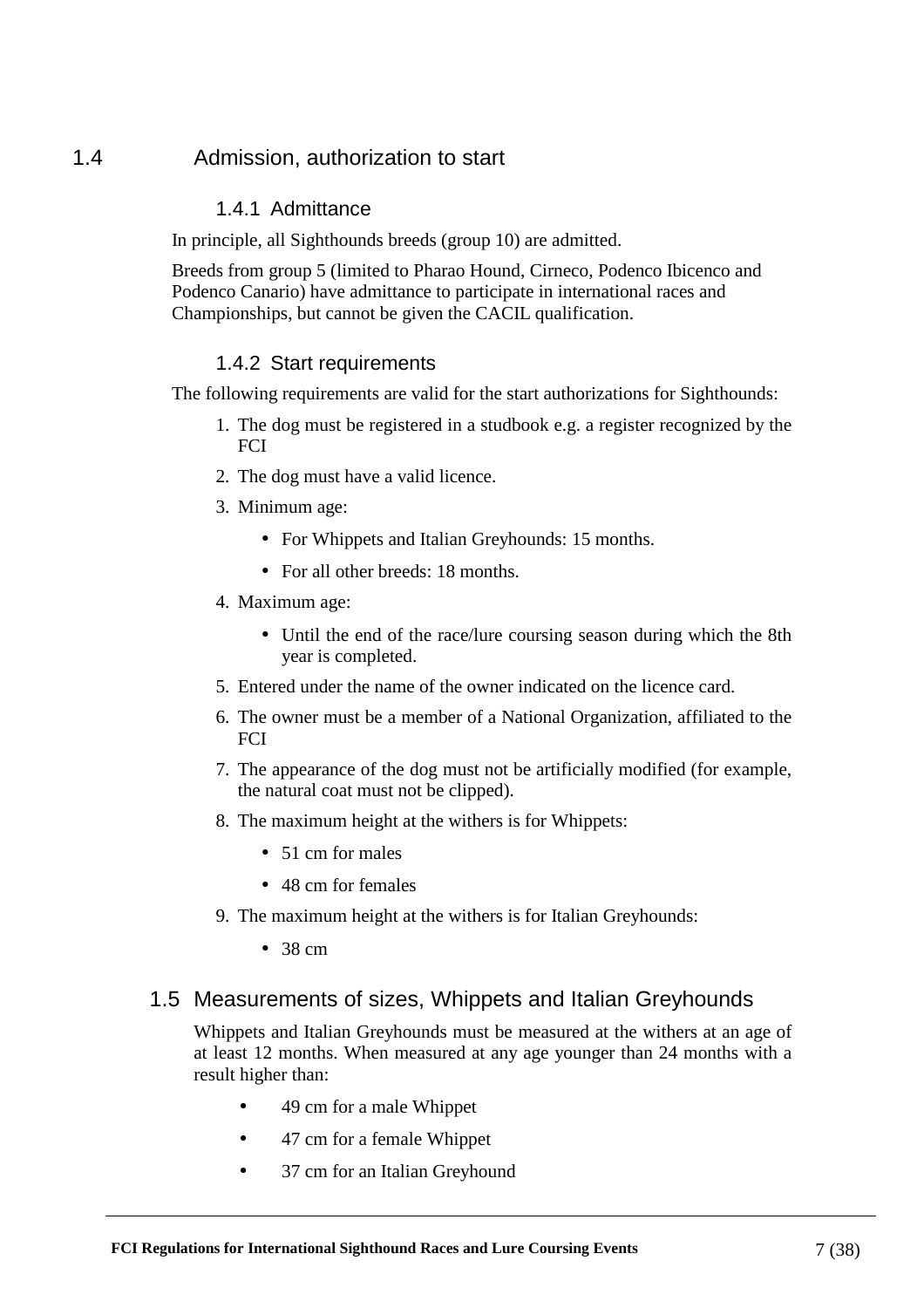The dog must be re-measured before the beginning of the racing/lure coursing season which follows the completion of its second year of life. The result of this measurement must be noted in the licence card.

If the owner fails to present his dog for this second measurement, the licence becomes invalid and must be withdrawn by the National Organization responsible.

The measurements at the withers can be performed and confirmed only by an organization commissioned by the National Organizations, and only by qualified Judges in accordance with the following procedure:

- 1. The dog's age when measuring its height shall follow what is stated in paragraph 1.4.2 and 1.5 above.
- 2. The dog must be calm when it is measured. It must stand on a smooth and non-slip platform or sufficiently large table. The dog will show correct angulations of the legs and naturally raised head (throat approximately at the same level as the top of the withers).
- 3. Between each measurement the dog must be moved at least twice on the ground. It shall be handled by its owner or by any person appointed by the owner (handler). The Judge can correct the dog's position only if the owner/handler consents.
- 4. The measurement can be carried out when the dog stands correctly. The dog will be measured at the withers or at the spinal process of the vertebrae if it extends above the top of the shoulder blades. Should it be impossible to place the dog correctly, the measuring must be stopped and declared non-valid.
- 5. The measuring device is rigid and can be equipped with an electronic sensor. It shall have two legs to allow the measurement to be true and easy to read.
- 6. The organizing National Organization appoints the Judges responsible for the measurement and the Secretary for the report. The Judges and the Secretary cannot be the owner or the breeder of the dog.
- 7. The measurement team consists of two Judges and a Secretary for the report. The Judges measure alternatively. The Secretary supervises the measurements and writes down the results.
- 8. The dog shall be measured ten times. The most frequent measurement will be recorded on the dog's documents. In the case of a dog being well under the maximum size allowed, if the team reaches a unanimous decision, it can stop the measuring after the fourth measurement and record the results on the dog's papers. If after 10 measurements, 5 results over and 5 results under the maximum size allowed are obtained, then an 11th measurement must be made and recorded as the final and correct size.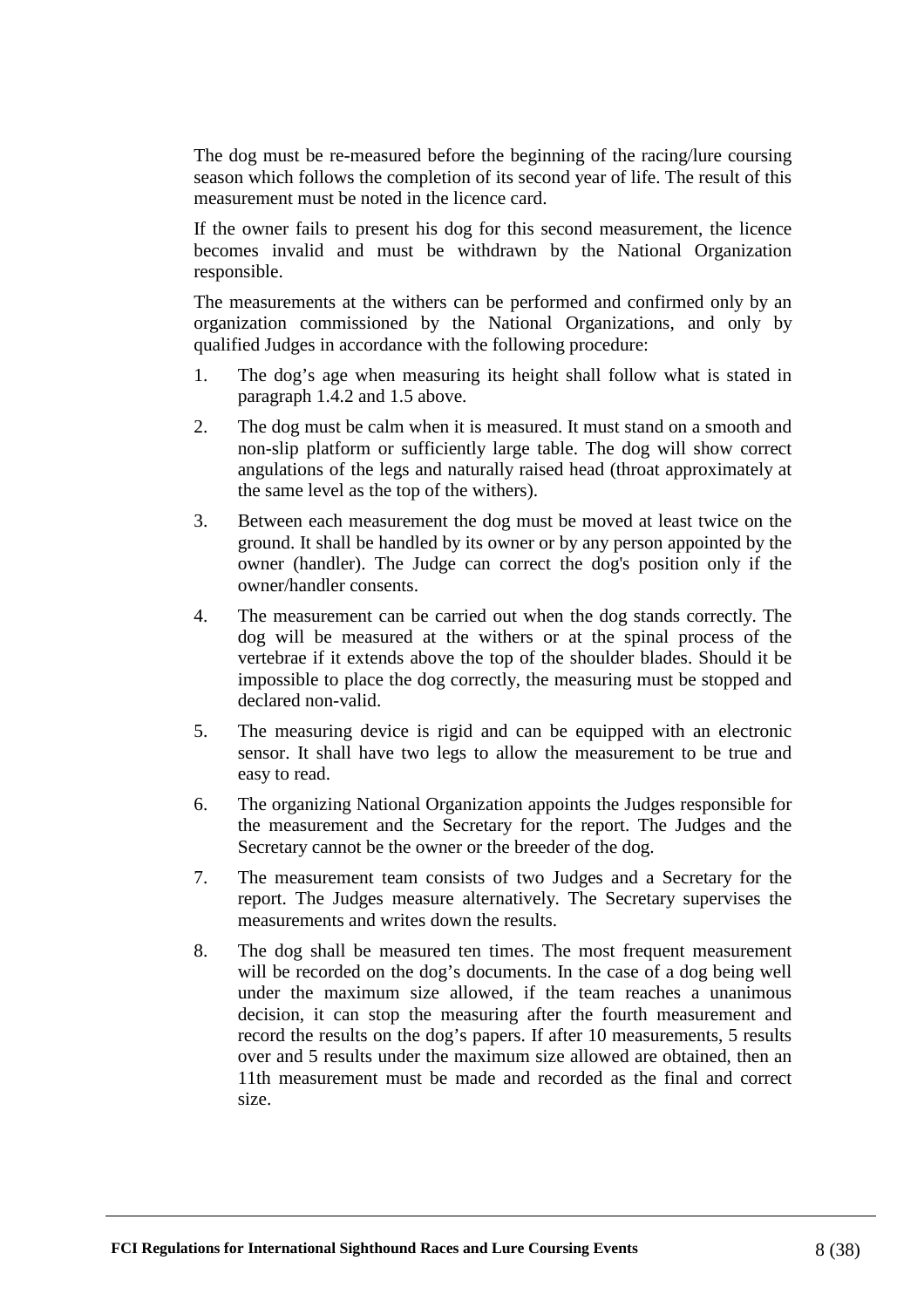9. Only a person who is authorized by the appropriate National Organization or sub organization associated with National Organization can record the final result on the dog's papers (licence card). The National Organization must be an FCI member.

#### 1.5.1 Size protest

 If a National Organization files a protest, regarding the size of a Whippet or an Italian Greyhound, to the FCI an additional measurement must be carried out. The measurement takes place in the country where the owner has his legal residence and will be conducted by a CdL delegate from another country appointed by the President of the CdL. The CdL delegate must measure according to the procedure described under paragraph 1.5.

#### 1.5.2 Protest deposit

The protesting National Organization must pay  $\epsilon$  500 to the secretary of CdL for the protest. If the protest is upheld the amount is paid back and the National Organization of the owner of the dog being challenged has to pay the protest fee.

#### 1.5.3 Additional Sighthound events

For dogs exceeding the size stated under 1.4.2, a solution must be found at National Organization level to permit these dogs to participate in Sighthound events.

#### 1.6 Licence cards

#### 1.6.1 Licence card information

The National Organization of the country in which the owner has his legal residence must establish the licence card. It must give the following information:

Breed, sex, dog's name, Stud Book number, date of birth and as far as possible tattooing number or chip number, name and correct address of the owner.

For Whippets and Italian Greyhounds, certified attestation of the height at the withers.

#### 1.6.2 Licence in neighbouring countries

If there is no racing track or lure coursing activity in a country recognized by the FCI the preliminary requirements for obtaining a licence may be accomplished in a neighbouring country. The dogs concerned must obtain their licences from the responsible National Organization.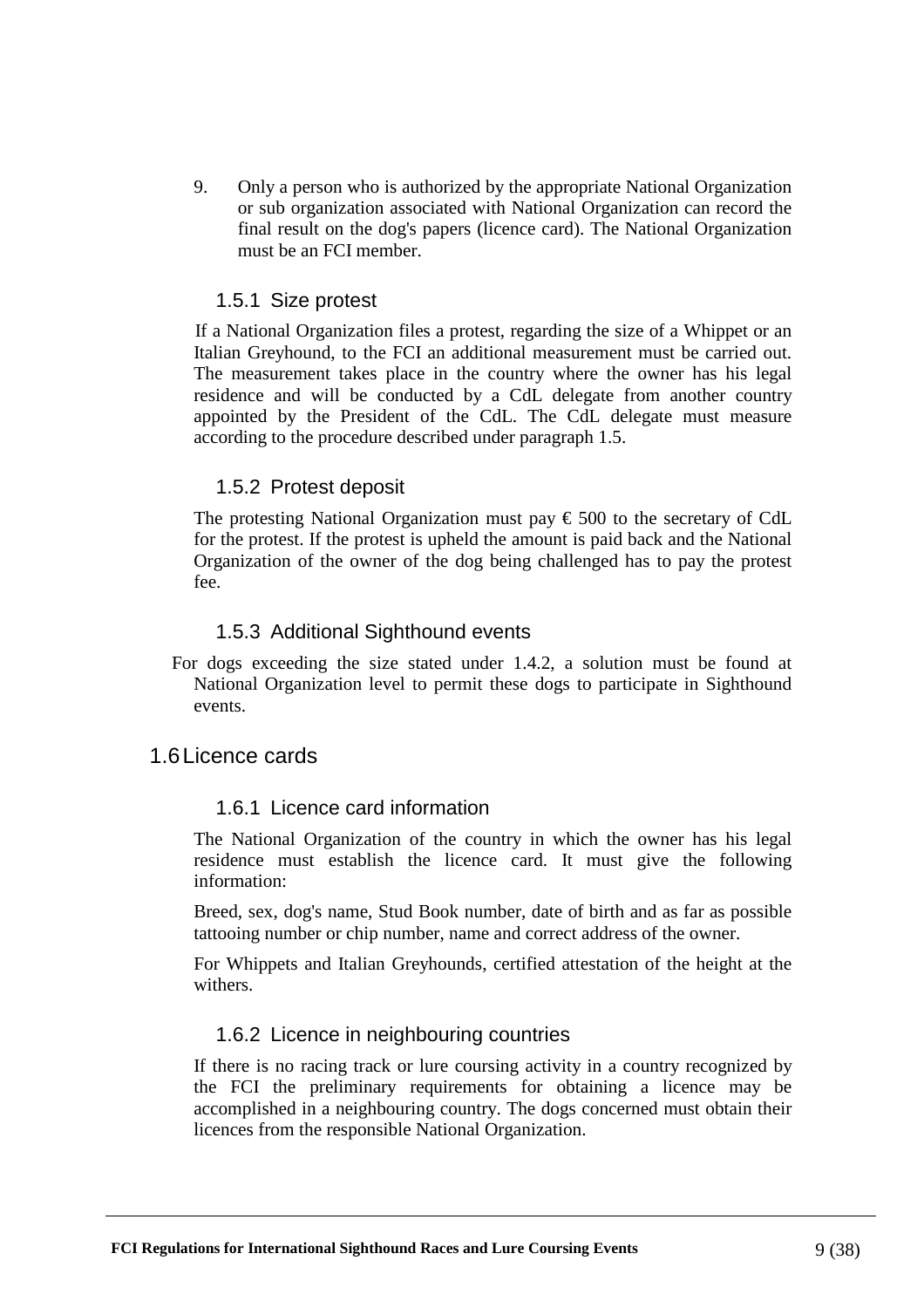#### 1.6.3 Licence mentality requirements

A valid licence card for International Sighthound races or coursings can only be issued when it is proved that the dog does not attack other dogs and chases the lure together with them.

### 1.7 Announcement of events

#### 1.7.1 Announcement information

The following information must be announced:

- 1. Organizer, place, date, event starting time and starting time for the presentation of the dogs.
- 2. The name of the Race Director or Lure Coursing Director.
- 3. Entry fees.
- 4. Type of competition.
- 5. Prizes to be given, as well as the time scheduled for the prize-giving ceremony.
- 6. Entry closing date.
- 7. Responsibility disclaimer according to paragraph 1.11.
- 8. Information about Muzzle rules for Italian Greyhounds
- *9.* Doping rules *(see also item 1.10. Doping)*
- 10. Information about the racing track (length, shape, radius of curves, nature of the ground, type of lure technique).
- 11. System of timekeeping.
- 12. Description about the method of progress, as indicated in paragraph 2.1.

#### 1.7.2 Entry form

An entry form must be attached to the announcement. This must correspond to the model in enclosure 7.1.

#### 1.8 Excusing dogs and officials

#### 1.8.1 Excuse of dogs

Information about any dog for which there is a problem preventing it from participating must be given to the event management before the beginning of the event. In all cases, the entry fees have to be paid.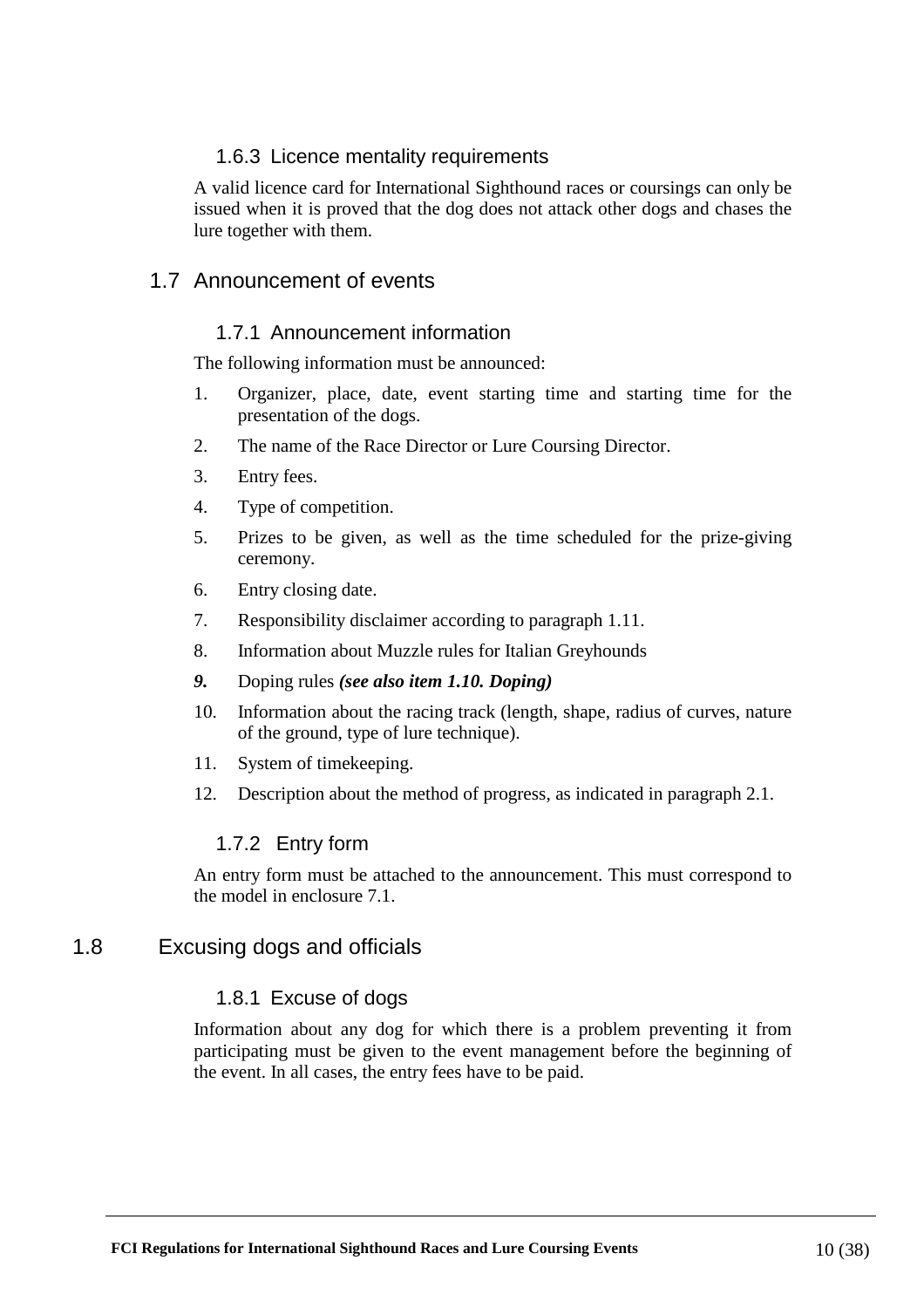### 1.8.2 Excusing of officials

The officials, who are on duty for an event are bound to inform the event management of any problem before the beginning of the event. An early departure from the agreed duty may only take place after informing the management and with the agreement of the event Director.

### 1.9 Disqualification

#### 1.9.1 Reasons for disqualification

The officials may disqualify or dismiss for the day dogs which:

- 1. Stop during a race or course.
- 2. Impede the progress of the races or course.
- 3. Must be encouraged to commence running or cross the finish by calling, gestures, whistling or other handling.

#### 1.9.2 Attacking dogs

The officials must disqualify dogs which attack or try to attack other dogs, or want to escape.

Attacking dogs are dogs that do not devote their attention to the lure, but attack or try to attack other dogs in order to prevent them from pursuing the lure normally. The immediate defensive reaction on the attack is permitted.

It is not considered a scuffle when a dog, with no intention of fighting, interferes due to its interest in the lure in order to give itself a clear view during the race/course.

#### 1.9.3 Notification of disqualification

The disqualification must be clearly noted in the licence card. The licence card must be held back by the organizer and forwarded to the races/course secretariat of the National Organization of the country in which the owner has his legal residence within 3 days. For recording the following abbreviation must be used:  $disqualified = disqu.$ 

#### 1.9.4 Disqualification elimination

- 1st offence in a calendar year: suspension for the day
- 2nd offence in a calendar year: suspension for 4 weeks
- 3rd offence in a calendar year: suspension for 8 weeks

If a dog is disqualified 4 times in a period of two consecutive years, it will lose its licence. It may regain its licence by fulfilling the standard requirements again. If, however, it loses its licence again after 4 disqualifications in the following two years, renewal of the licence will be impossible.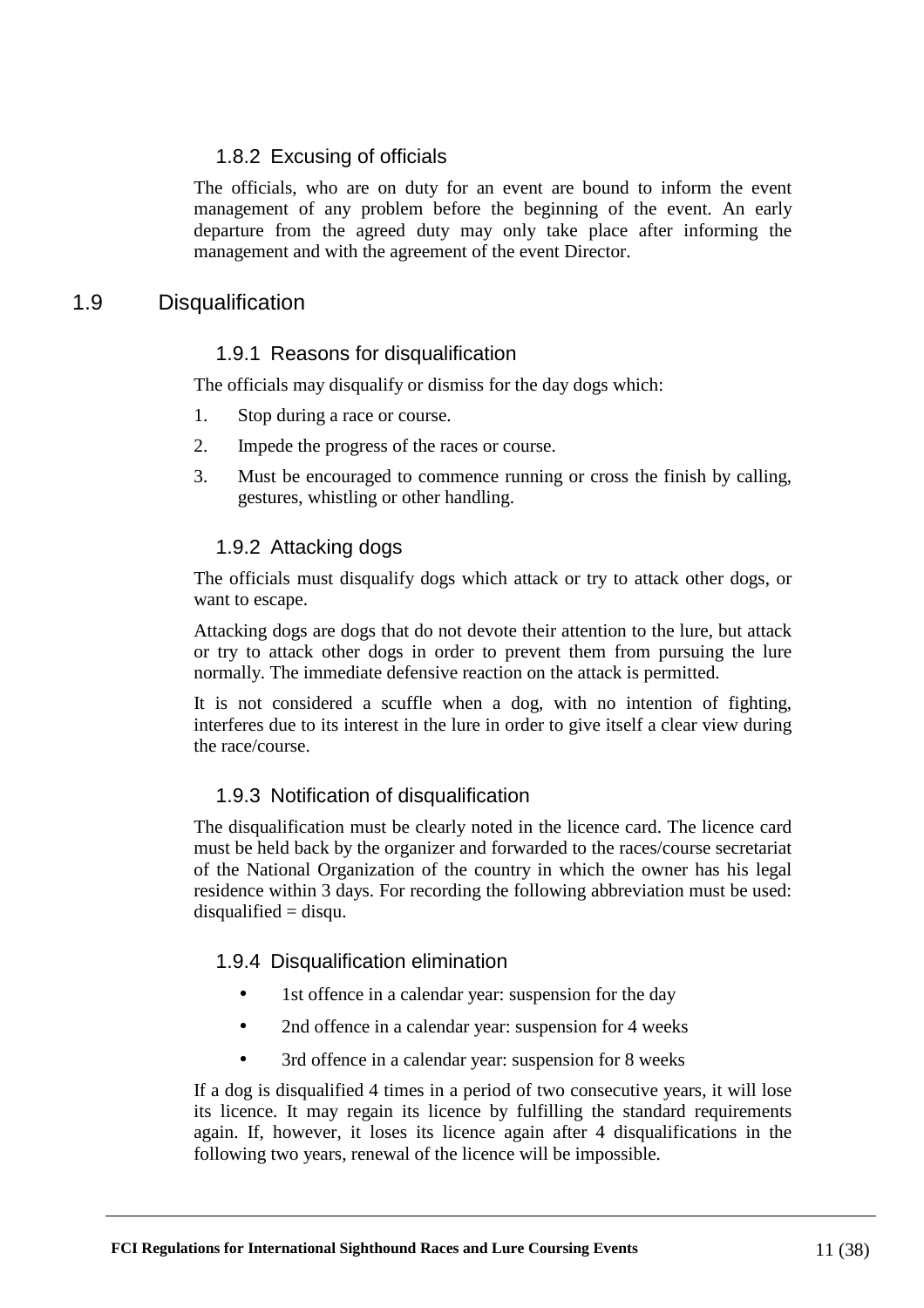#### 1.9.5 Misconduct by owners or handlers

The Race Director or the Lure Coursing Director, jointly with the Jury or the judges, are authorized to exclude and dismiss from the event venue anyone who does not abide by the orders of the officials, who insults them or behaves improperly. The organizer shall report these occurrences to the organizer's National Organization and the National Organization of the country in which the owner/handler has his legal residence.

# 1.10 Doping

#### 1.10.1 General doping statement

All kinds of doping are forbidden.

At any Racing and Lure Coursing events, governed by this FCI regulation, doping tests may be implemented. When a dog owner enters a dog to an event, the owner also agrees that the dog may be tested for doping. The basics of such doping tests are according to the national rules of the National Organizations.

#### *The FCI International Guidelines about dog doping approved by the FCI General Committee in Vienna, July 2009 are to be taken into consideration.*

### 1.10.2 Dope testing at the events

If there is a suspicion of doping, the event officials, jointly with the veterinary surgeon on duty, may order a doping test. The dog's owner is bound to make his dog available for this test. If a positive doping case is detected, the owner must meet the expenses.

# 1.10.3 Dope testing at FCI Championships

It is compulsory to carry out doping tests at World and European Championship Racing and Lure Coursing events. The test procedure and details of the test is decided upon and performed by the National Organization.

If a National Organization do not conform to this requirement the National Organization will be suspended to arrange FCI Racing and Lure Coursing events for 2 years.

# 1.10.4 Sanctions when doping is proved

Each National Organization shall impose sanction towards the dog and his owner in accordance with the National Organizations doping regulations.

Other National Organizations shall fully impose these sanctions in case of a foreign dog owner.

National Organizations who do not impose sanctions will be suspended from arranging FCI Racing and Coursing events for 2 years. *The Commission gives*  proposal to the FCI board when the suspension period starts and ends.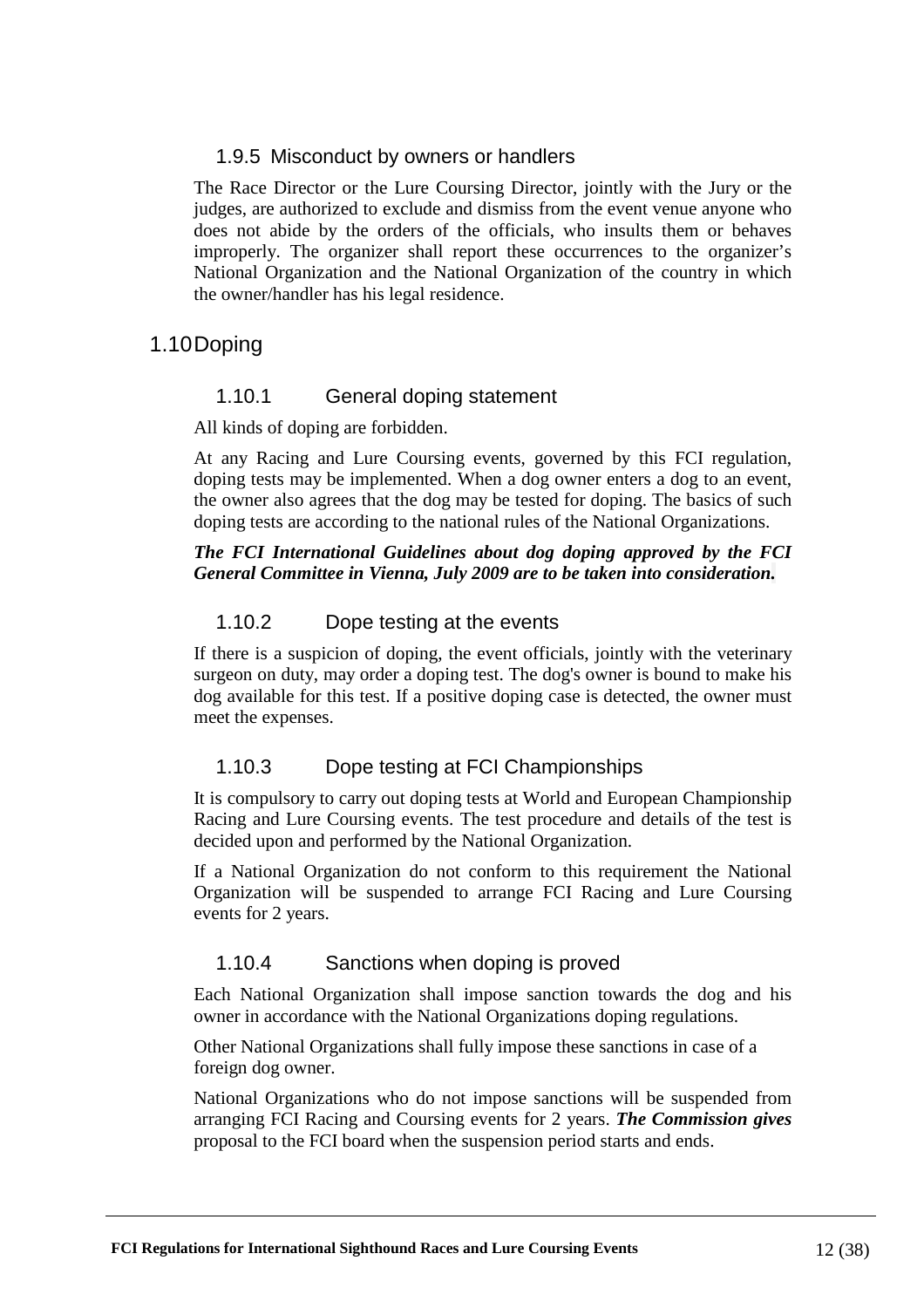# 1.11 Responsibility disclaimer

Neither the organizer, nor the officials are responsible for injuries incurred by the dog owners, the dogs or the officials. Likewise they accept no responsibility in case of escaped dogs. The owner of a dog is not responsible if his dog injures another dog during a race or course. In all other cases the dog owner has the full responsibility for the dog.

#### 1.12 Disputes

The judging is definitive and cannot be appealed.

### 1.13 **Human First Aid Resources**

*FCI Racing and Lure Coursing events often gather hundreds of persons in areas where emergency services cannot easily be reached. It therefore strongly recommended having first aid resource at the event premises.* 

*The following guidelines can be followed:* 

- *Contact the nearest hospital and inform about the event.*
- *Contact the nearest emergency service and inform about the event.*

• *Set up a "Aid Centre" at the premises, if possible together with the emergency service in the area.* 

- *The Aid Centre personnel must have the right qualifications e.g. doctors, nurses.*
- *The Aid Centre must be located close to the event administration location.*
- *The Aid Centre must be clearly marked e.g. red cross flag or similar.*
- *The Aid Centre must always be manned during the event.*
- *Inform all officials about the Aid Centre and where it is located.*
- *Inform all participants about the Aid Centre and where it is located*.

# 2. Race regulations

#### 2.1 Methods of progress

The organizer determines the methods of progress. The race is composed of preliminary races and finals. Any elimination races required should be considered as preliminary races. For each dog participating in the finals, two races shall be scheduled if necessary.

One method to determine which dogs take part in the final depends on their finishing place in the preliminary races.

Another method determines which dogs take part in the final, according to their times in the preliminary races. However, this method can only be used when automatic timekeeping is guaranteed in all the preliminary races for all the dogs crossing the finishing line. In all the cases, the timekeeping begins immediately the start boxes open.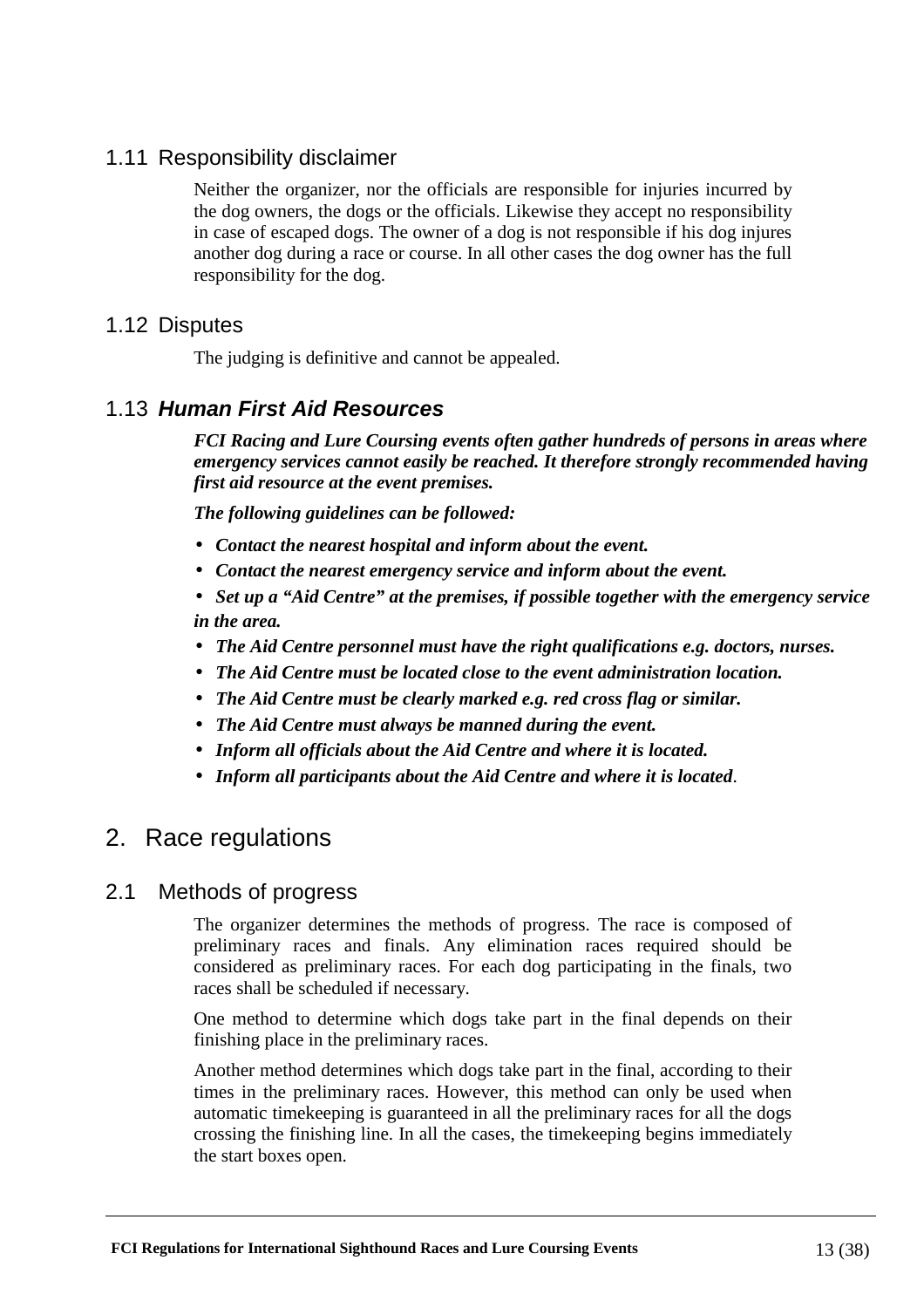# 2.2 Entry numbers, distribution of races, sex separation and programme

#### 2.2.1 Numbers of entries and composition of the races

- 1. Minimum number of entries per breed: 6 dogs
- 2. Minimum number of entries per race: 3 dogs
- 3. Maximum number of entries per race:

| Races without obstacles: | 6 dogs |
|--------------------------|--------|
| Races with obstacles:    | 4 dogs |

#### 2.2.2 Separation by sex

#### 2.2.2.1 Male - female separation

When at least 6 dogs per breed and sex are entered, the dogs and the bitches run separate races. If there are less than 6 dogs entered of the same sex the dogs and the bitches run together.

#### 2.2.2.2 Class separation

When, as announced in the programme, races are separated by classes, dogs and bitches in the same class may run together, no matter how many have been entered. However, this must be mentioned in the programme.

#### 2.2.3 Race programme

The organizer must establish the race program. Racing dogs must be designated for the various races in full awareness and without any preference. Racing dogs from different countries are to be proportionally distributed across the various races. Having the fastest dogs or dogs belonging to the same owner running in the same races must be avoided.

*When determining finalists against the clock, a maximum of 4 dogs may take part in each preliminary heat.* 

2.2.3.1 Wide runners

*Dogs named by their National Organization as wide runners are to be treated accordingly.* 

#### 2.3 List of officials - mission of the officials

- 1. Jury
- 2. Race Director
- 3. Finishing line Jury
- 4. Timekeepers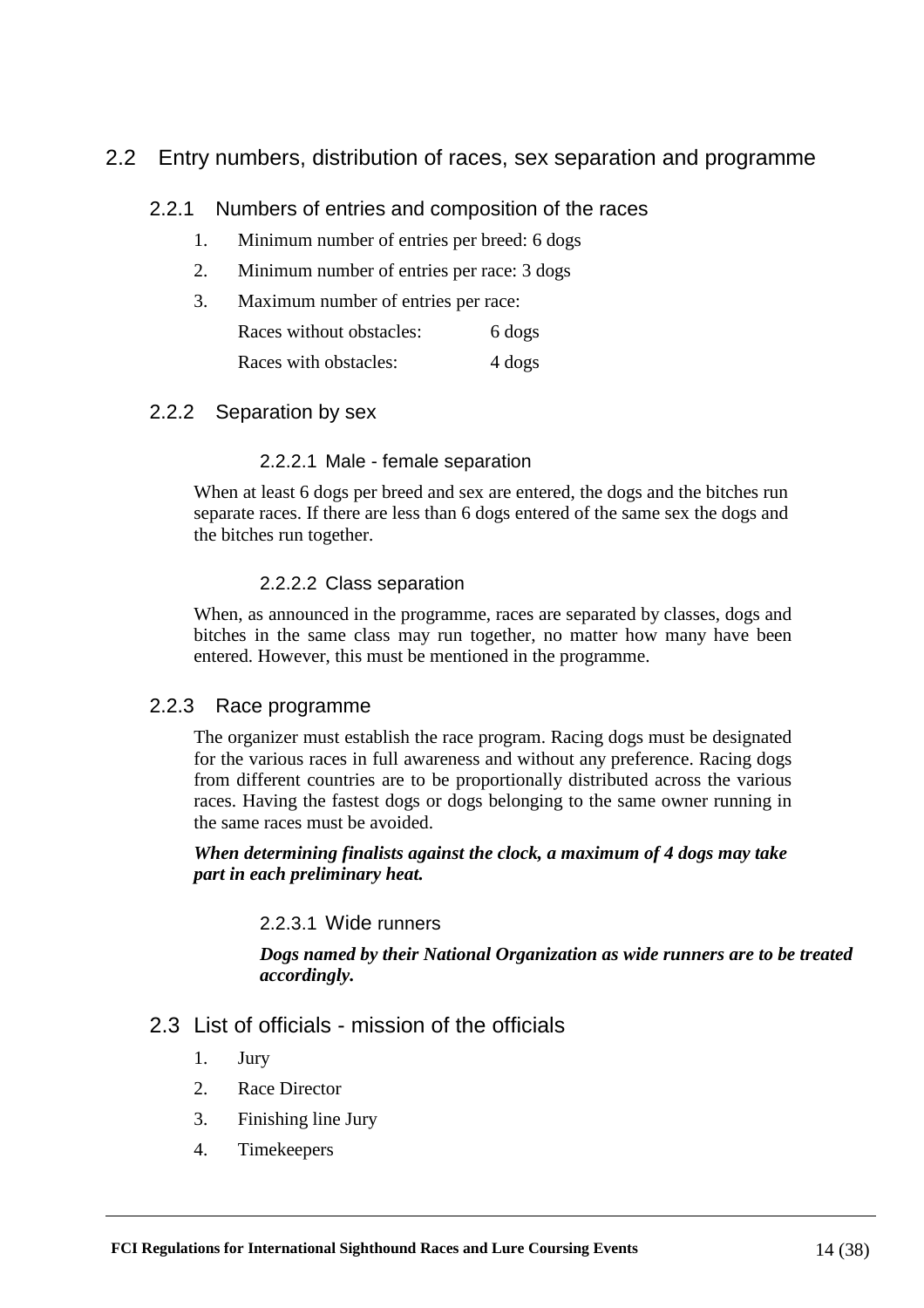- 5. Race observers
- 6. Start team
- 7. Lure technical service
- 8. Local veterinary surgeon

#### 2.3.1 Jury

The Jury is the superior institution of the event. It supervises the observance of the race regulations and follows the race progress. Its decisions are final in cases of disputes or doubts. The Jury is composed of three members who must have a Jury licence. If possible they must be chosen from different countries.

#### *The modalities for inviting foreign judges are described in Enclosure 7.6*

#### 2.3.2 Race Director

The Race Director manages all the technical and organizing services. All questions relating to the technical or organizational problems of the races are subject to his decisions during the event. The Race Director is also the contact between Judges and the participants.

#### 2.3.3 Finishing line Jury

Finishing line Jury which should, if possible, have any international composition, decides on all questions concerning the order in which the dogs cross the finishing line. The tip of the nose is the deciding factor for ranking the result at the finishing line.

#### *The modalities for inviting foreign judges are described in Enclosure 7.6*

#### 2.3.4 Time keepers

The organizer determines the timekeeper and the method of timekeeping. The tip of the nose is also the deciding factor in timekeeping. The opening of the boxes triggers the timekeeping equipment.

#### 2.3.5 Race observers

The organizer should place at least four observers around the racing track. They must have a race observer's licence or a Judge's licence. The Race Director places the course observers on the different sectors of the race. Their task is to supervise the races and to immediately after each race make the Jury aware of any irregularities and infringements of race regulations, which may have occurred on the track.

When the Jury's decisions are not in accordance with the opinion of a race observer, they must be explained to the observer.

#### *The modalities for inviting races observers are described in Enclosure 7.6.*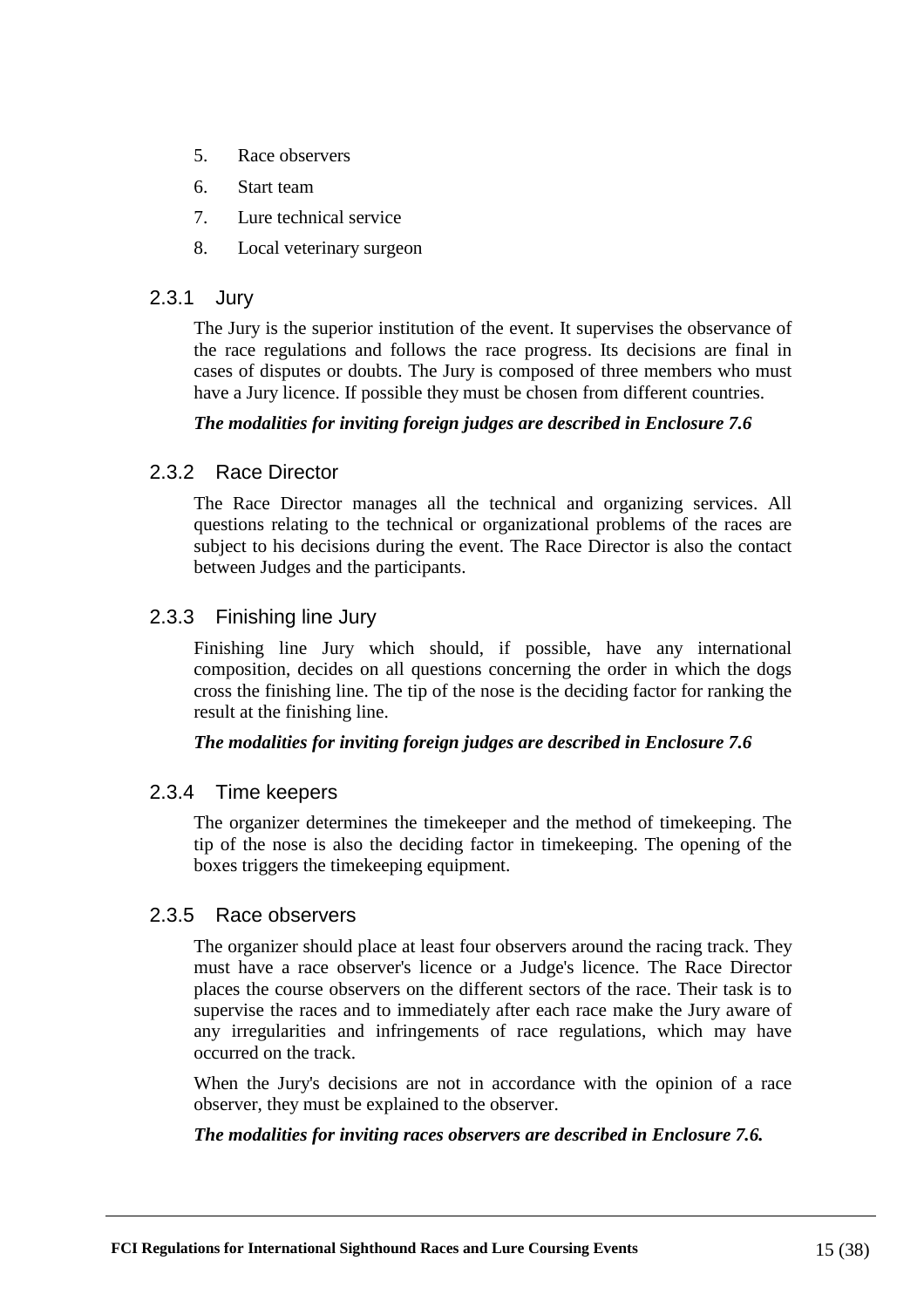#### 2.3.6 Start team

Owner/handlers keep the dogs in the waiting paddock and get them to the start in time.

Before the dogs are placed in the boxes, the start team checks that:

- 1. Start boxes
- 2. The dogs are in the correct starting order.
- 3. The muzzles, which must match the model approved by the FCI (see appendix *7.3*), are correctly positioned.
- 4. Each dog in the waiting paddock is wearing an appropriate collar that it will keep until the start. Nailed collars, slipper leads or choke collars are forbidden.
- 5. The blankets, which must match the model approved by the FCI including the colours (see appendix 7.2 for FCI blanket/jacket definitions) is correctly positioned.
- 6. No dogs are wearing blinkers.

The start control checks that the dogs are placed in the start boxes promptly, but without any undue hurry.

#### 2.3.7 Lure technical service

The lure machine operator receives instructions from the Race Director. The lure must be trailed along at a regular distance of about 20 metres in front of the first dog. If there is a false start the lure must immediately be stopped providing that it is still in the first half of the straight start line.

#### 2.3.8 Local veterinary surgeon

The organizer will employ a veterinary surgeon for the event. The veterinary surgeon must be present and ready to intervene during the entire event. It is recommended that the explanations concerning the veterinary surgeons' duties given in appendix *7.44* are observed.

#### 2.3.9 Restrictions on officials

Officials (members of the Jury, finishing line Jury, race observers) whose dogs participate in a race may not perform their duties during that class/sex, they must be replaced.

# 2.4 Races distances, track definitions and specifications

For track definitions and specifications see appendix 7.5.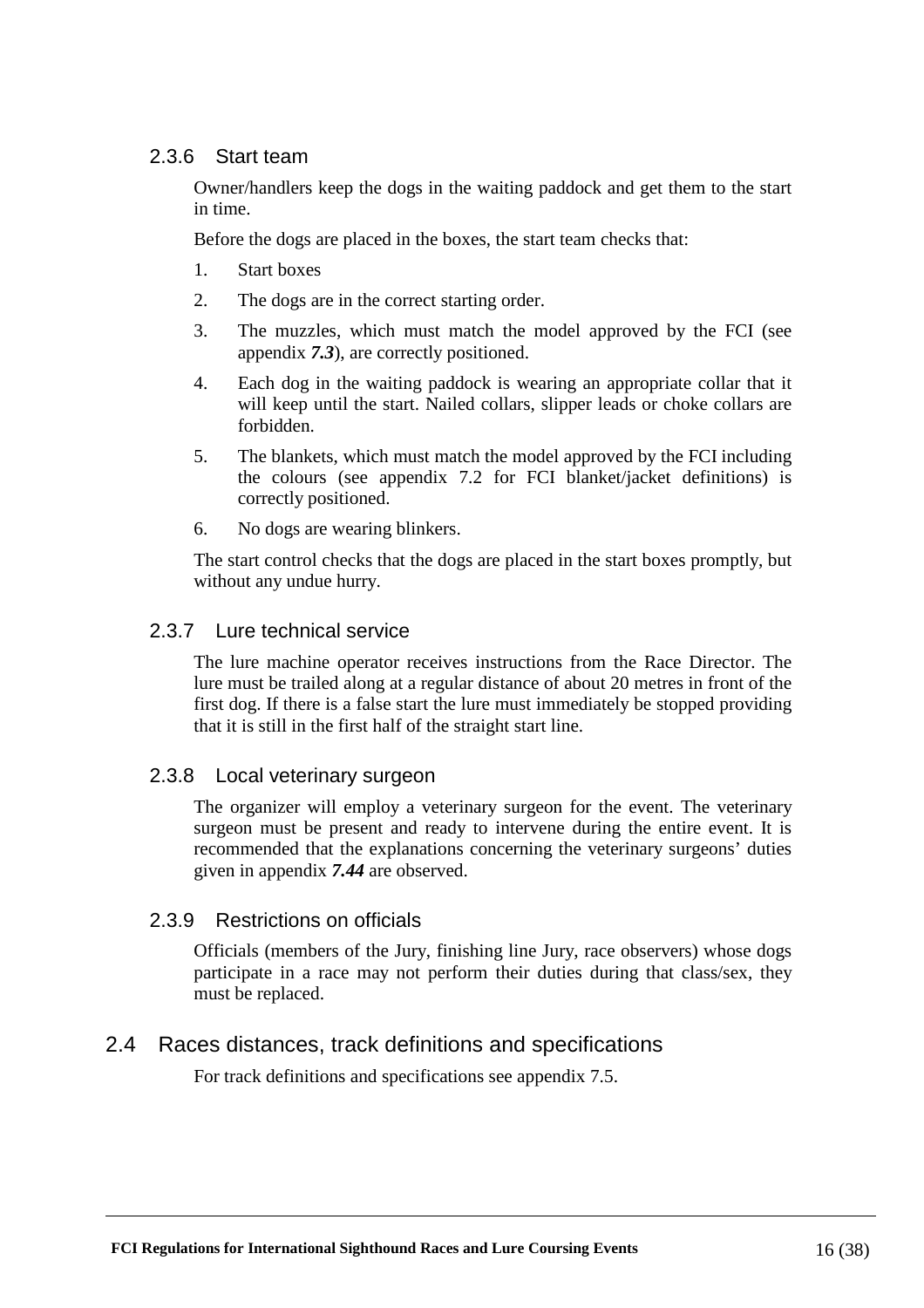#### 2.4.1 Distances for different breeds

Races distances are measured at a distance of one metre from the inside fence. They are:

- From 250 to 500 metres for Whippets and Italian Greyhounds.
- From 250 to 900 metres for all other breeds.

#### 2.4.2 Distances in relation to dog age

Dogs, which were at least 2 years old on January 1st of the year concerned and not older than 6 years, are authorised to participate in races longer than 525 m. In these long distance races, the dogs must be under special supervision of the veterinary surgeon.

#### 2.4.3 Lure operation at the finishing line

The lure must continue beyond the finishing line, for at least 30 meters at a speed equal to the racing speed.

#### 2.4.4 Track authorization

All racing tracks on which international races are organized must have an A or B –authorization (see appendix 7.5), issued by the National Organization.

#### 2.4.5 Track inspection by the Jury

The Jury has a right to assess the track before the event. The inspection is carried out to check if the track corresponds to the information given by the organizer, with respect to the dogs' safety.

#### 2.5 Racing equipment

The organizer is obliged to ensure that all the racing equipment plus reserve is in perfect working order so that it can run without any failures.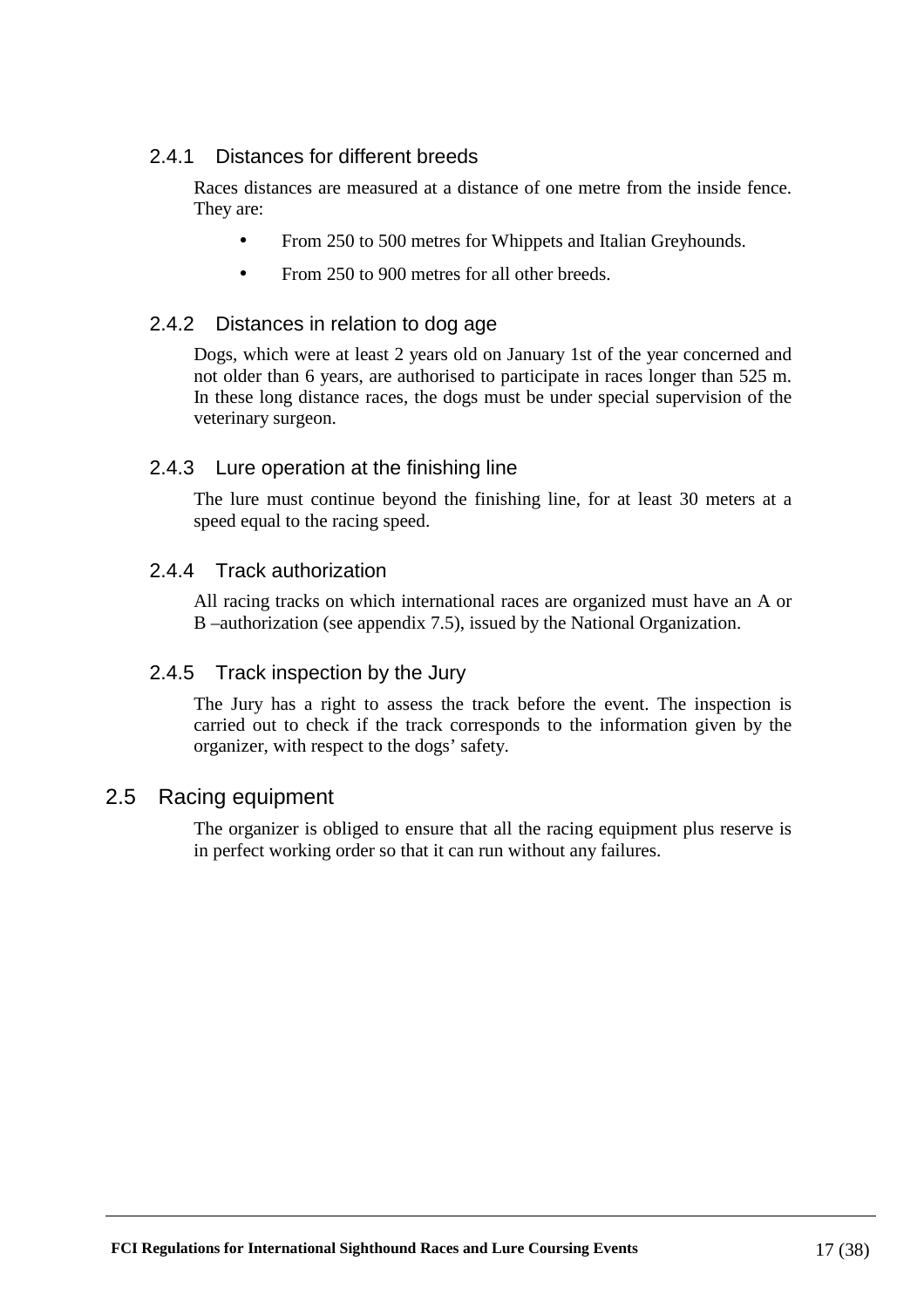- 1. The lure machinery must fulfil the following requirements
	- a) Be able to accelerate the lure rapidly.
	- b) Respond rapidly to any changes of speed.
	- c) Have sufficient performance in reserve.
- 2. The rollers must not be in a light colour, nor should they be shiny.
- 3. The lure must be made of a light hare skin about 40 cm long, or of a similar material. If the weather is rainy or humid, a plastic or cloth lure can be used.
- 4. The minimum measurements of the start boxes are as follows:
	- a) Length 110 cm, height 84 cm, width 28 cm.
	- b) The spaces between boxes must be at least 10 cm.
	- c) The inside lining must be smooth with no sharp edges.
	- d) The floor must be rough and at the same level as the grass or the sandy track.
	- e) The front doors must not be reflective, they must allow the dogs a clear view of the lure and must be built in such a way as to avoid any injury to the dogs.

#### 2.6 Restarting races

#### 2.6.1 Reasons for restarting races

It is incumbent on the Jury to decide upon restarting a race. The reasons for a restart are:

- 1. The leading dog is closer to the lure than 10 metres, or is further behind it than 30 metres or when the lure disturbs the race by rising from the ground.
- 2. The lure is drawn, at the same speed less than 30 metres beyond the finishing line or the lure stops less than 30 metres beyond the finishing line.
- 3. The start boxes do not work.
- 4. The lure comes to halt during a race.
- 5. The race observers or the Jury have noticed a serious disturbance to the progress of the race. Falling dogs are not to be considered as a disturbance.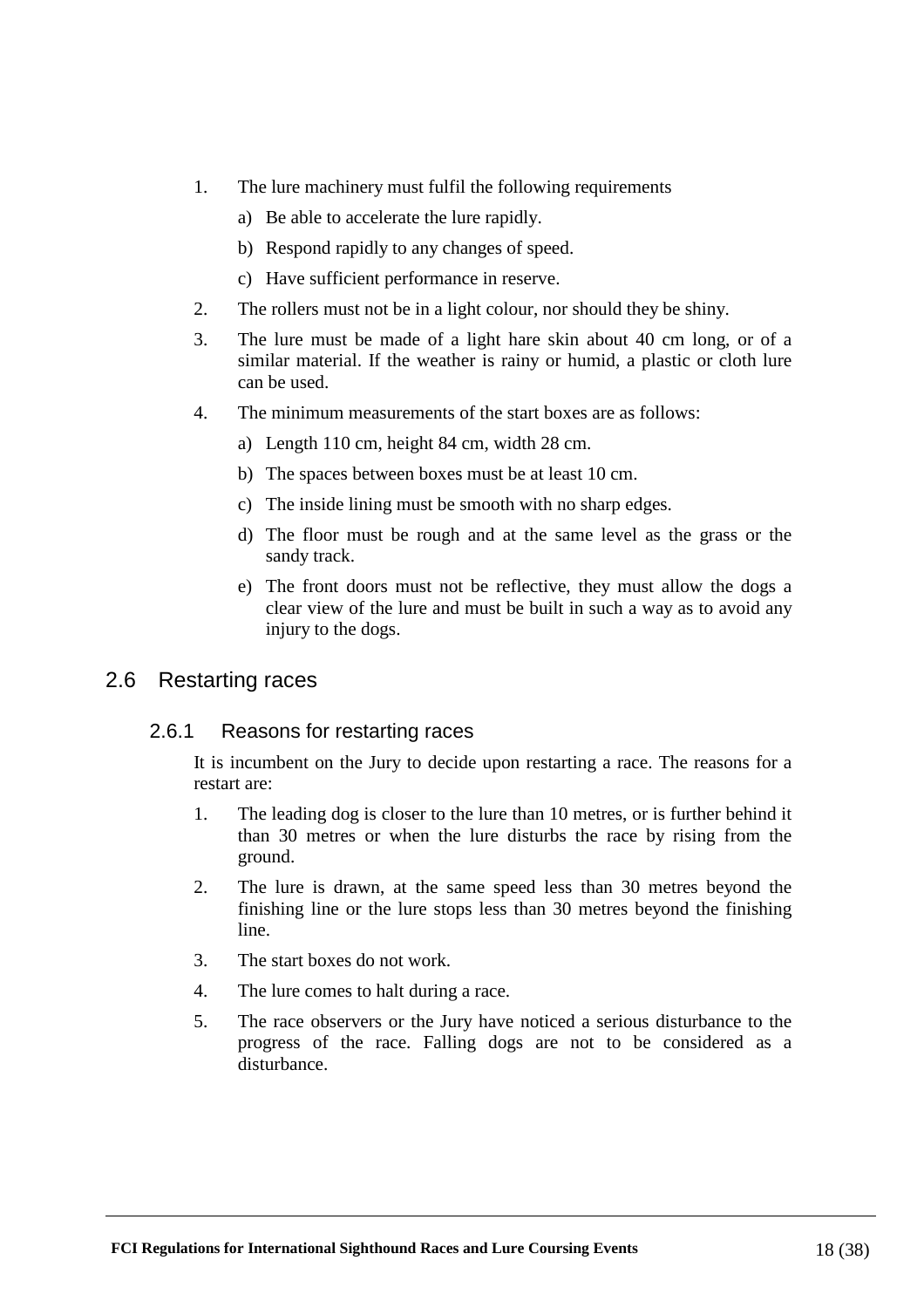#### 2.6.2 Restart exceptions

In very clear circumstances in the event of highly disputed races the Jury may exempt the leading dogs from a restart under condition that:

- 1. Their position was absolutely unquestionable.
- 2. The dogs had covered at least half of the distance.
- 3. The regular progress of the event remains assured.

The dogs in question will be placed according to their position before the beginning of the disruption.

#### 2.6.3 Restart and time between races

Races may be restarted immediately if all the dogs in the race have run less than half of the race distance, otherwise a rest period must be observed.

The time lapse between two races in which the same dog participates must be:

- At least 30 minutes for a distance up to 525 metres.
- At least 60 minutes for a distance over 525 metres.

For race distances over 525 metres the dogs may run maximum twice a day. Restarting races on the same day is forbidden.

# 3. Lure coursing regulations

#### 3.1 List of officials - mission of the officials

- 1. Judges
- 2. Lure Coursing Director
- 3. Field observers
- 4. Starter
- 5. Lure operator technical service
- 6. Local veterinary surgeon

#### 3.1.1 Judges

The judges are the superior institution of the event. They supervise the observance of the regulation and follow the coursing progress. Their decisions are final in the cases of disputes or doubts. In case of technological matters they have to talk with the Lure Coursing Director.

Before the event begins the judges have to take care, that the directives in paragraphs 3.2, 3.3, 3.4 and 3.6 are respected and that the health of the dogs is assured.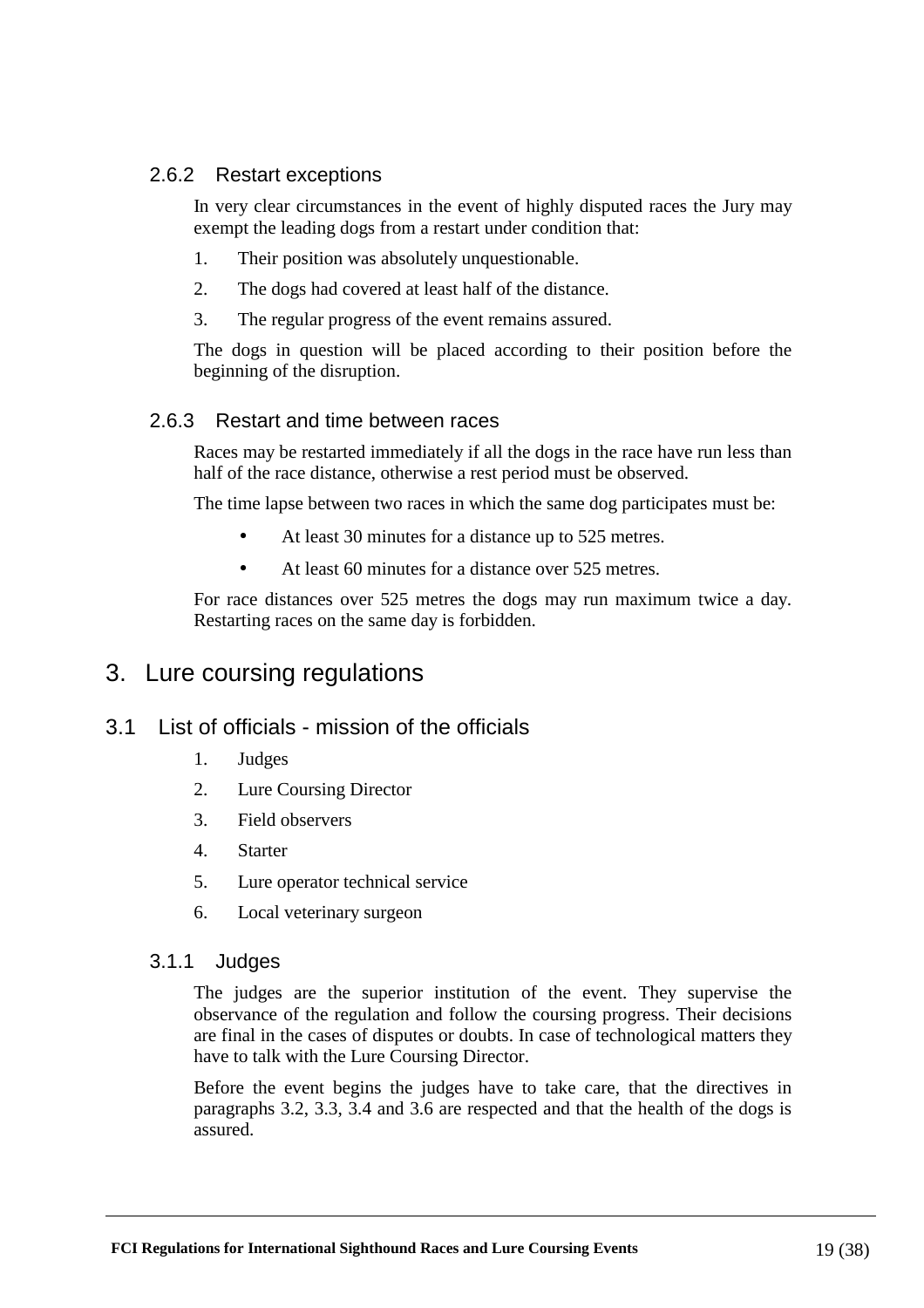International events will be judged by at least two Judges who must have a coursing Judge's licence.

At events where a CACIL is awarded, one of the Judges must be invited from another FCI country.

*The modalities for inviting foreign judges are described in Enclosure 7.6* 

#### 3.1.2 Lure Coursing Director

The Lure Coursing Director must be a specialist with experience. He/she is the supervisor of the technology and organization. The Lure Coursing Director manages all the technical and organising services. All questions relating to the technical or organizational problems of the courses are subject to his/her decisions during the event.

#### 3.1.3 Starter

At the start the starter checks:

- 1. Owner/handlers keep dogs quiet and get them to the start in time.
- 2. The dogs are in the correct starting position.
- 3. The muzzles, which must match the model approved by the FCI (appendix 0), are correctly positioned.
- 4. The blanket is correctly positioned.

#### 3.1.4 Lure operator and technical service

The lure machine operator receives instructions from the Lure Coursing Director and the judges.

The location of the lure machine should be such that the operator has a clear view of the whole course.

The operator must operate the lure at the correct distance in front of the dogs. This requires great competence and excludes any inexperienced operator.

#### 3.1.5 Local veterinary surgeon

The organizer will employ a veterinary surgeon for the event. The veterinary surgeon must be present and ready to intervene during the entire event. It is recommended that the explanations concerning the veterinary surgeons' duties given in enclosure 7.4 are observed.

Dogs, younger than 2 years and older than 6 years must be controlled by the veterinary surgeon after each run, when the distance is more than 600 metres.

#### 3.1.6 Restrictions on officials

Officials whose dogs participate in a coursing event may not perform their duties during the courses for the breed concerned, they must be replaced.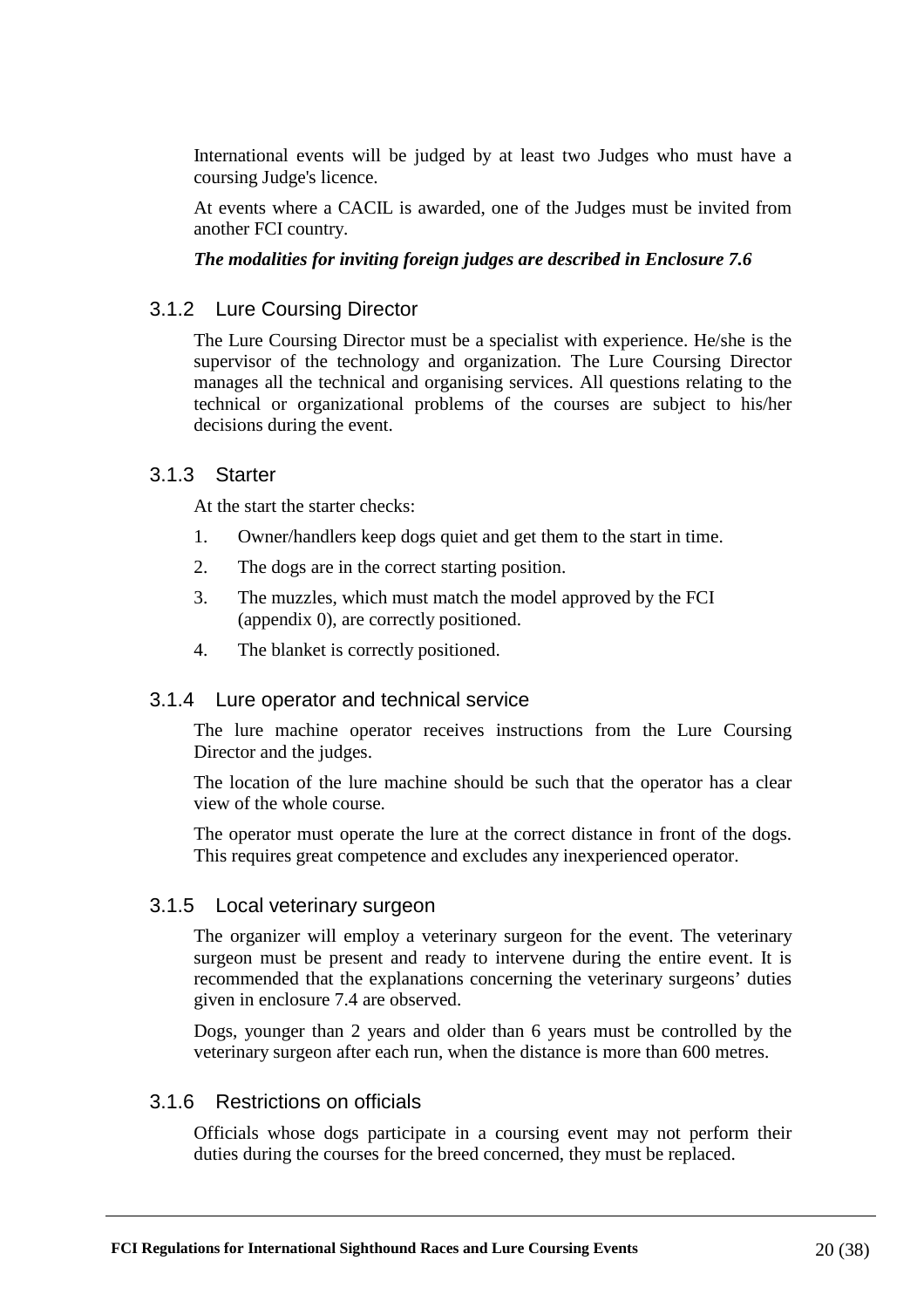# 3.2 Guidelines with respect to the terrain, surface and course length

#### 3.2.1 Terrain

A large meadow comes closest to the ideal coursing field. A slightly sloping or somewhat hilly terrain is also highly acceptable. A few bushes as well as some trees are desirable as long as they do not constitute any danger to the dogs.

#### 3.2.2 Surface

The ground should not be too slippery and must be free from stones and holes. Some natural obstacles are highly recommended, but not compulsory. They must be clearly visible from the dogs' viewpoint from a distance of at least 30 metres, particularly when there are depressions in the ground.

#### 3.2.3 Course length

The course length should be:

- From 400 to 700 metres for Whippets and Italian Greyhounds.
- From 500 to 1000 metres for all other breeds.

#### 3.3 Distance between pulleys

The distance between the pulleys is of the greatest importance, it must be adapted to the condition of the terrain. Turns sharper than 60 degrees are not permitted.

#### 3.4 The course layout

In view of the high physical performance required of the dogs during coursing, the whole course must be clearly visible and free from any danger. The course layout must be changed for the second course of the day.

The lure line must be positioned to minimise the risk that dogs gets entangled and injured by the line.

*Closed circuits (with closed loop string dragged along the ground) are prohibited.* 

#### 3.5 The start

#### 3.5.1 Jackets

The dogs will run in pairs, being slipped simultaneously. One will run in a red, the other in a white or blue jacket, depending on national regulations. For jacket definition see appendix 7.2.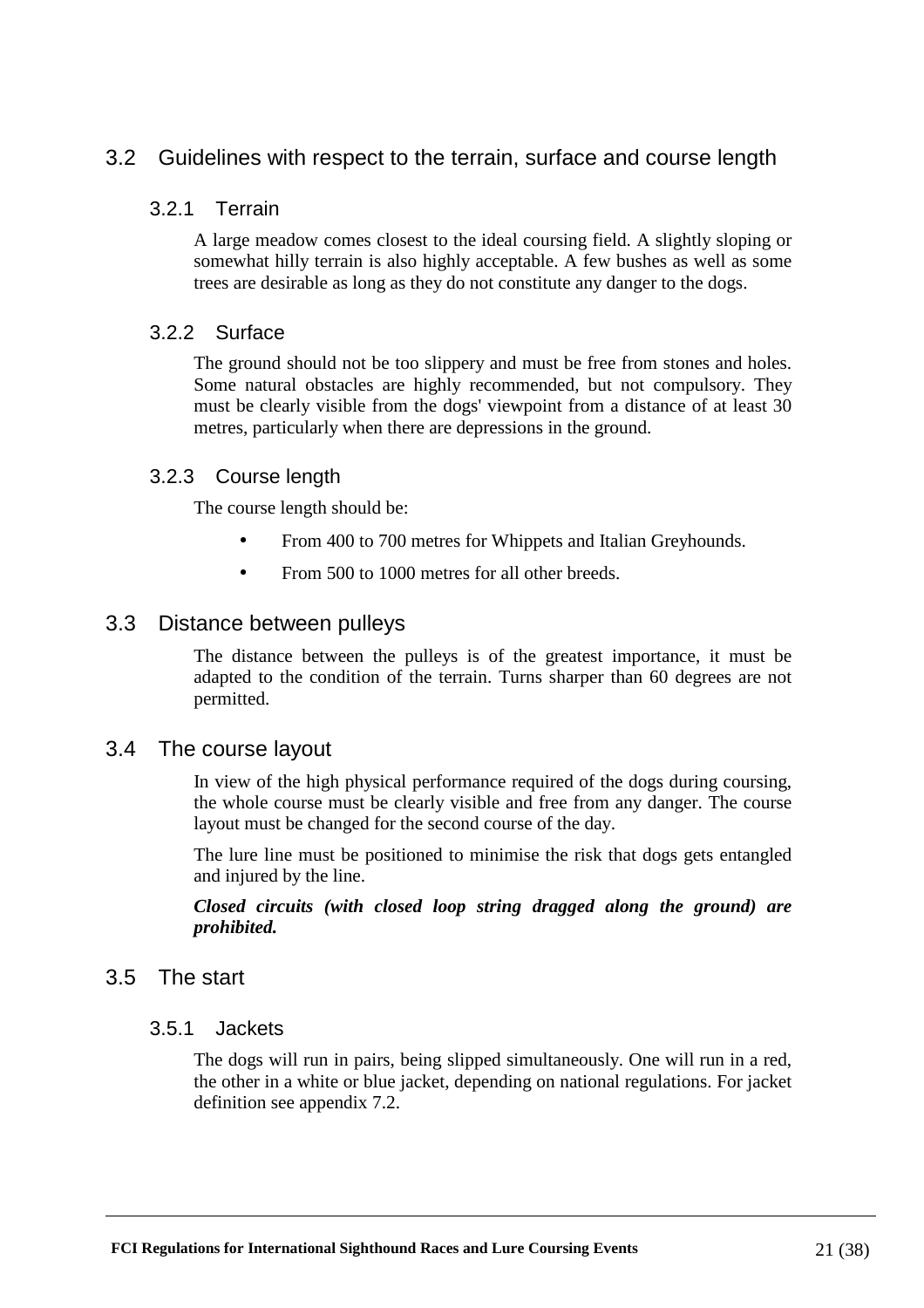#### 3.5.2 Uneven number of entries

In case of an uneven number of entries the organizers will try to find a companion dog, where possible, to avoid a solo run

### 3.6 Coursing material

The organizer is obliged to ensure that all the coursing equipment is in perfect working order so that it can run without any failures. The Lure Coursing Director has to take care for back-up material of sufficient amount and quality to ensure a trouble free coursing event.

The lure machinery must fulfil the following requirements:

- 1. Be able to accelerate the lure rapidly.
- 2. Respond rapidly to any changes of speed.
- 3. Have sufficient performance in reserve.
- 4. The lure must be made of a light hare skin about 40 cm long, or of a similar material. If the weather is rainy or humid, a plastic or cloth lure can be used.
- 5. Pulleys not of bright colours and no glittering.

### 3.7 Judging

Lure Coursing judges will judge the performance of the dogs on the basis of five (5) criteria (see below). The maximum amount of points to be given for each criterion is 20 points (FCI system).

Sighthounds which do not get at least 50% of the maximum score in the first round without any reason, will be excluded from the second round.

Other judging systems are allowed according to:

- 1. For international events a national judging system can be used but not a system foreign to the country in question (e.g. PVL cannot be used for events in Germany).
- 2. For FCI Championship events only the FCI system can be used.

There shall be two heats/runs, the points of which shall be added. Should there be no possibility for a second run, the points earned in the first run shall be taken into consideration for the placing.

In case two or more participants get an equal result (taking into consideration the points earned in the two runs), the dog having obtained the higher number of points during the second run will get the better placing.

However if the result is still equal, the dog having obtained the higher number of points in the second run in the following sequence of importance: section *3.7.31 Agility*, then section *3.7.12 Speed*, then *3.7.43 Endurance,* then *3.7.54 Enthusiasm* and finally *3.7.25 Intelligence* will get the better placing.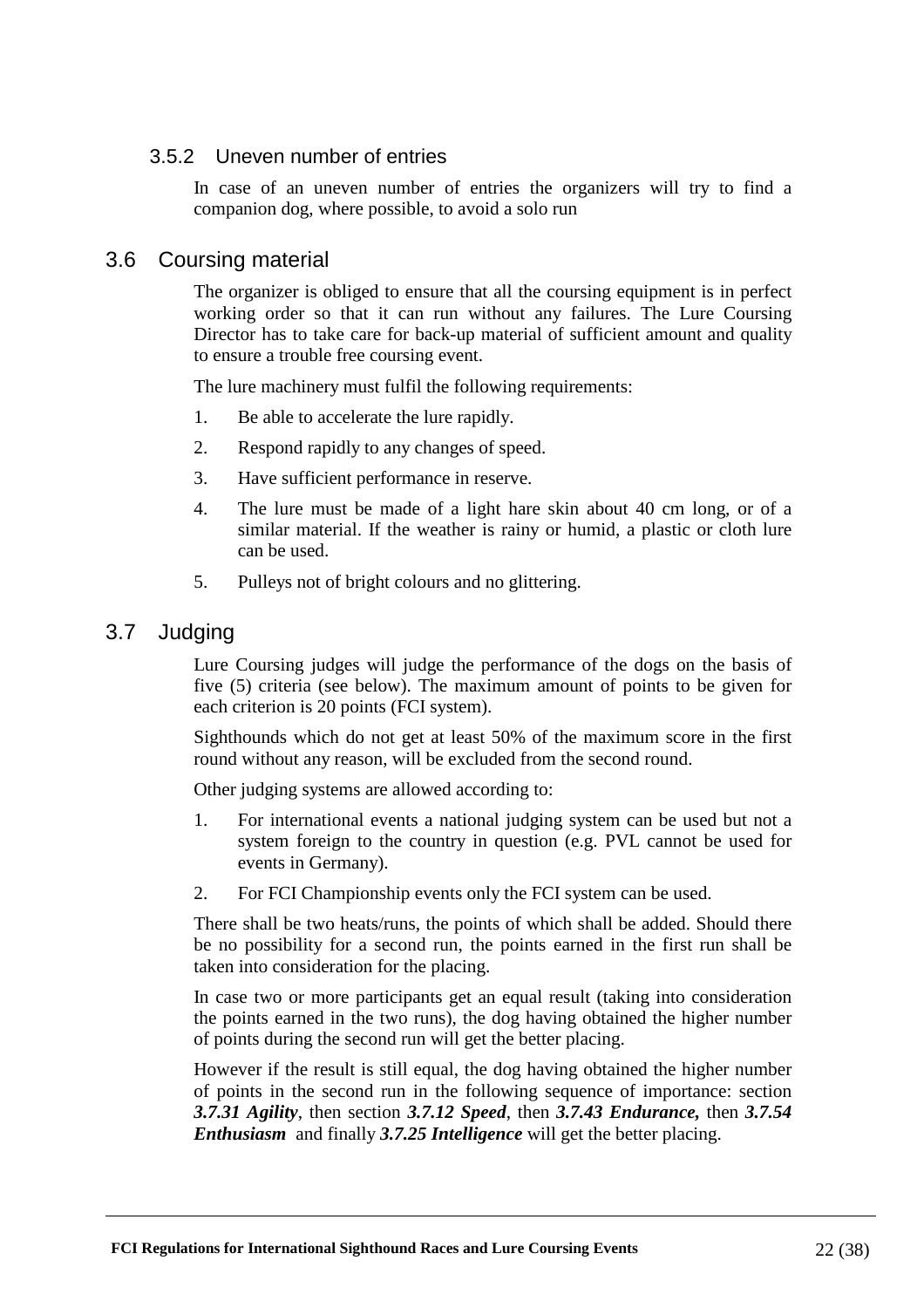# 3.7.1 Agility

A Sighthounds' agility is shown:

- 1. By its rapid changes of direction, provoked by the turns of the lure.
- 2. By clearing obstacles.
- 3. At the take, and notably by a sliding tackle on the lure.

#### 3.7.2 Speed

The speed necessary to catch a prey. This is shown by the rapidity with which ground is gained when dogs react to the surprise departure of the lure at the start. Sighthounds' speed will be shown on the entire length of the course but especially at the take of the lure. Rapidity in moving the rate of motion and the dog's progress show speed.

The Judge must reward the dog that runs low, really stretches itself and works the lure. Since timing is not used to measure speed, the dogs' manner of "giving itself" is an important mean of assessing its ability to cover ground.

Absolute speed is not taken into account when judging because the speed of a Sighthound must be compared to that of its competitors.

A go-bye can be made when a dog in second position gives its utmost and overtakes its opponent. Overtaking can take place between two successive pulleys.

#### 3.7.3 Endurance

Endurance is the ability of a Sighthound to finish its course in good physical condition. It is the end sum of its physical and mental abilities.

#### 3.7.4 Enthusiasm

Enthusiasm in the pursuit, whatever the conditions of the ground (rough or with obstacles) and whatever incidents occur such as overshooting the turns, falling and losing sight of the lure.

A Sighthounds' enthusiasm is shown:

- 1. At the start: By its concentrated attention. By fixing its eyes on the lure.
- 2. When in pursuit of the lure: By its permanent drive on the lure, forcing the operator to accelerate the lure to avoid a take before the end of the course. By jumping an obstacle cleanly, without hesitation of an obstacle. By its desire to return to the lure if it gets left behind.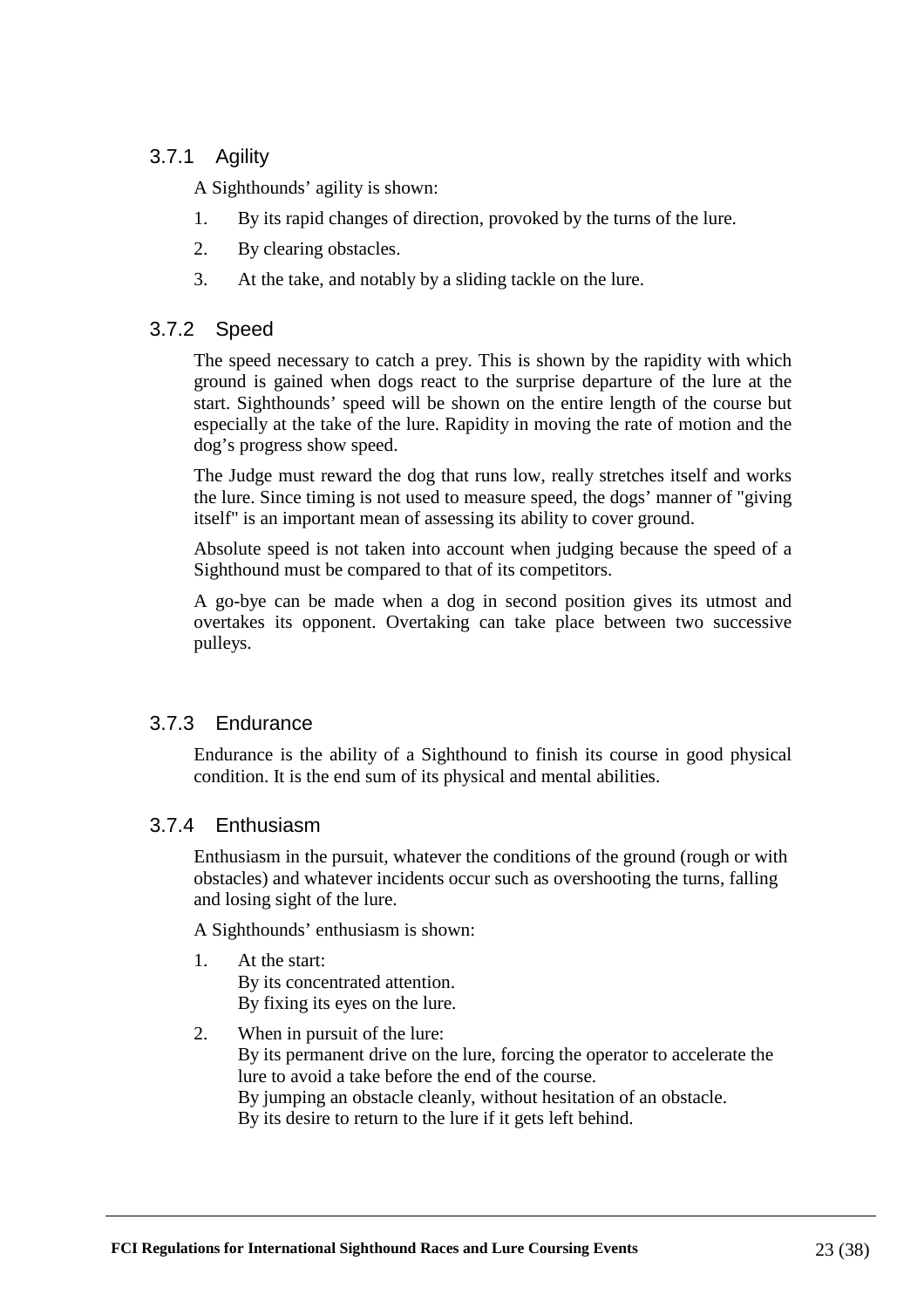- 3. At the take of the lure:
	- At full speed.

By tackling the lure with a sliding take.

By its attempts to catch the lure, even when it has been taken by its opponent.

#### 3.7.5 Intelligence

Intelligence shown in the pursuit will make a Sighthound run a path that will put it in a good position to take the lure, showing an agility without which even the fastest hound will not succeed in a take. A dog will show its intelligence by putting itself between the lure and its path to prevent the lure escaping to rough ground.

#### 3.8 Sanctions

Only qualified Judges can impose sanctions, which must be in accordance with these regulations.

#### 3.8.1 Pre-slip penalty

If the handler slips a hound too early, the Judges may deduct 10% of the hound's total score for the course. If the same course has to be restarted, the penalty no longer applies.

If there is a false start, the Judges can seek the advice of the starter or Lure Coursing Director.

#### 3.8.2 Course delay

Absence at start time of a course may incur a dismissal for the day.

#### 3.8.3 Excuse

Judges may excuse a dog for the day which:

- 1. Remains near its owner after the start signal or walks off the field.
- 2. Follows its opponent and not the lure.
- 3. Does not have the necessary physical condition for competition as confirmed by the opinion of the veterinary surgeon.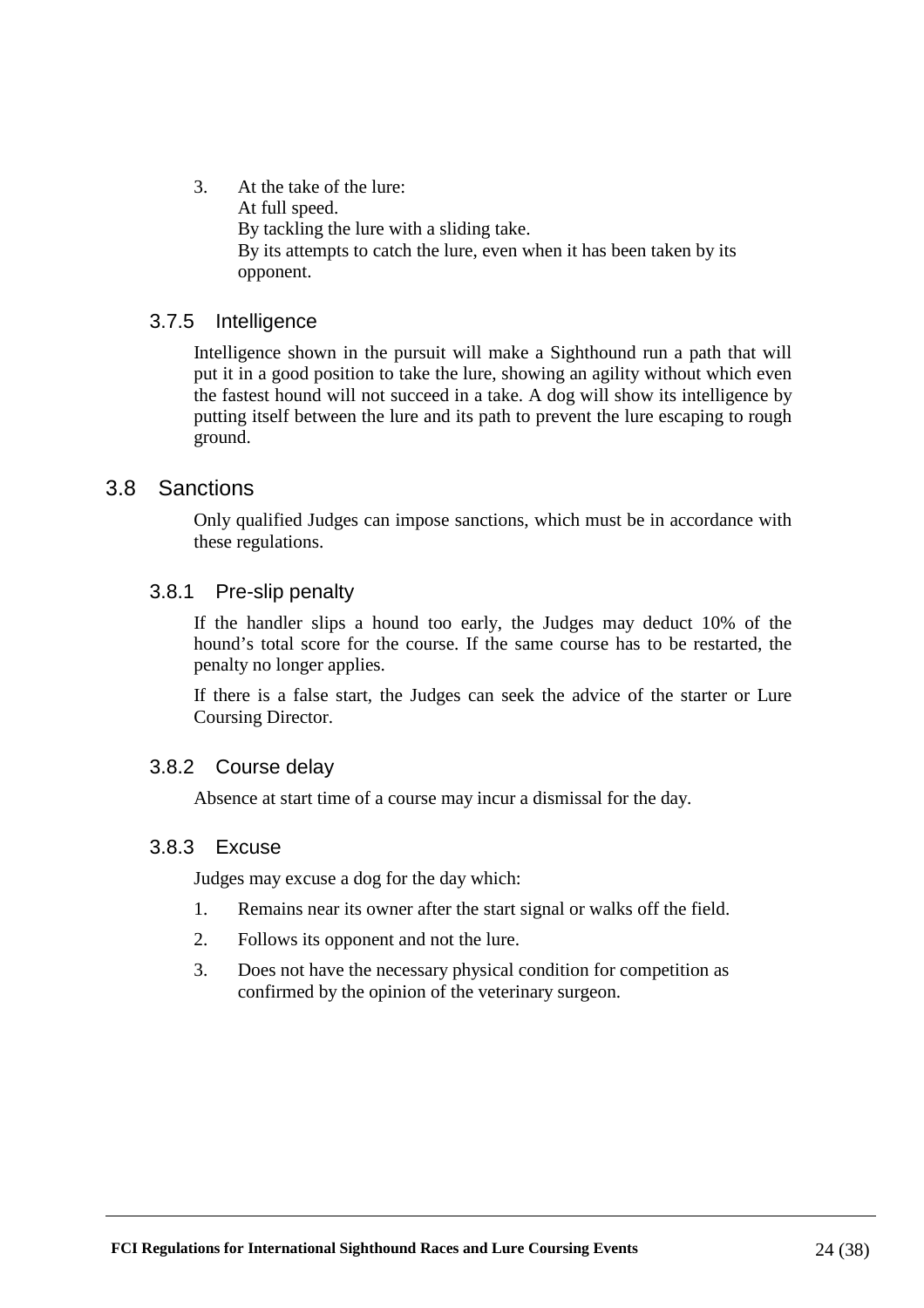# 4. Championship regulations for Racing and Lure Coursing

### 4.1 Application

It is the FCI/CdL and the racing club or coursing organizer who determine, on request from a country, where title events will take place. The candidature for a race and lure coursing championship must be forwarded, in writing, through the channels of the competent National Organization. The applicant must guarantee the perfect progress of the event.

*FCI races championships are always to be conducted on the 1st or 2nd weekend of September.* 

*FCI lure coursing championships are to be conducted in the 2nd quarter of a year.* 

# 4.2 Type of Championship Races

*A FCI championship is held every year:* 

- *the "FCI World Championship" in even years*
- *the "FCI European Championship" in odd years*

### 4.3 Attribution of Race titles

The titles obtained are called:

- FCI World Champion 200X (for example *2010*)
- FCI European Champion 200X (for example *2011*)

# 4.4 Type of Lure Coursing Championship

Each year the FCI can license a lure coursing championship called:

"FCI European Lure coursing Championship"

# 4.5 Attribution of Lure Coursing titles

The title obtained is:

• "FCI European Lure Coursing Champion 200X" (for example *2012*)

#### 4.6 Organizer

Championship events can only be organised by a member organization of the FCI two years in advance, the CdL appoints the member country and the place where the event will be held.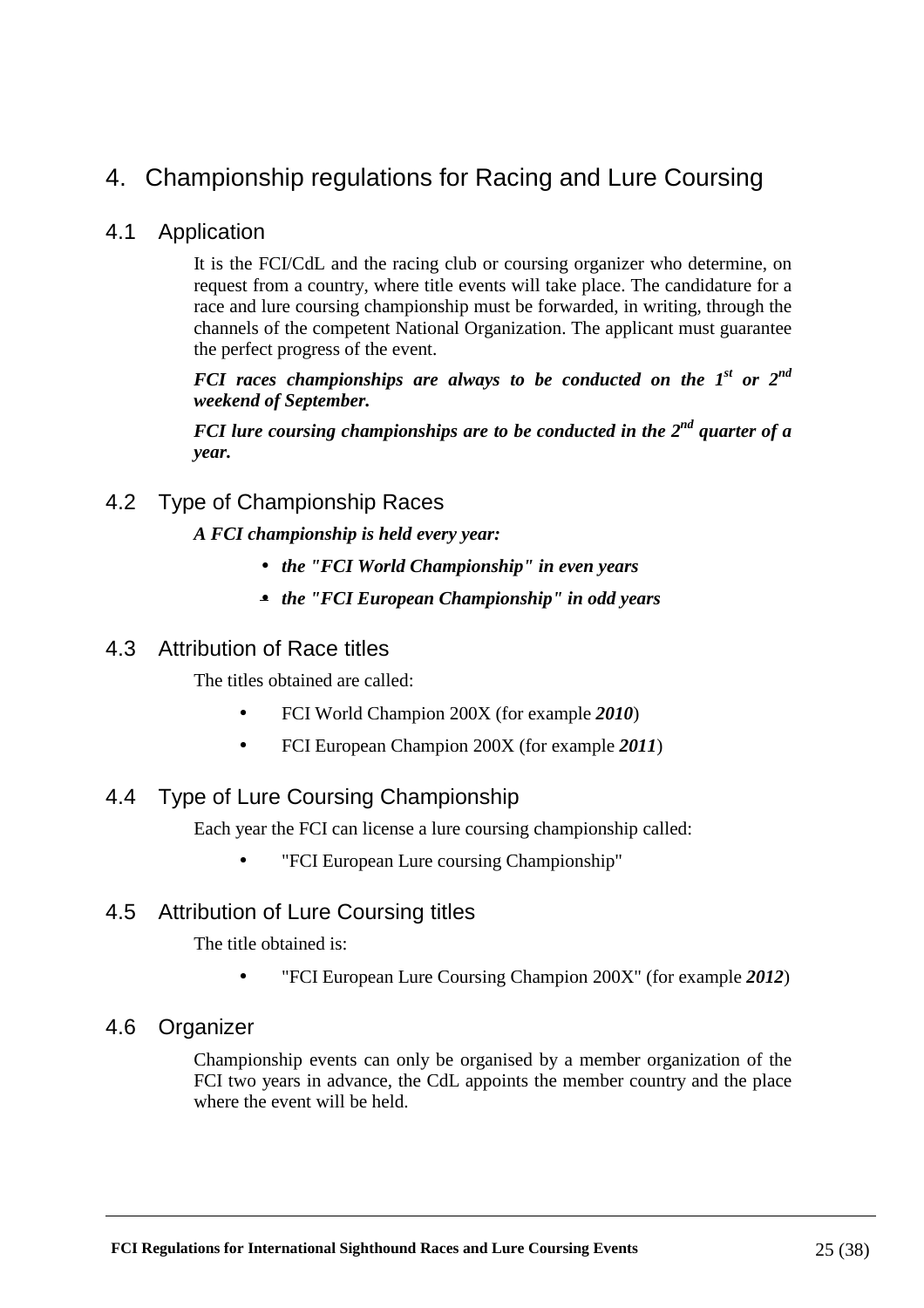The draft of the text describing the event must be submitted to the delegate of the CdL for approval. This text can only be forwarded to the national member organizations of the FCI after the above approval.

#### 4.6.1 Event field requirements

The Championship may only be carried out on such fields, which comply with the basic requirements found in chapters 2.4 and 3.2 in this rulebook.

#### 4.6.2 FCI/CdL field inspection

The CdL has the right to inspect the state and condition of the racing track and coursing terrain at any time between the date of authorization and the date of the championship, and may impose modifications and/or improvements.

#### 4.6.3 Limitation of events

At the time of an FCI Championship, other international races or lure coursing events for Sighthounds are not permitted.

#### 4.7 Participation

#### 4.7.1 License required

All sighthounds (group 10) registered with the studbooks*/*appendix to the studbooks of an FCI member organisation or contract partner as well as those registered with the studbooks or appendix to the studbooks of a non FCI member organisation with which the FCI has entered into a cooperation agreement of mutual recognition of studbooks (AKC, KC, CKC).

*This also applies* to dogs which have been imported from the designated area of origin of the breeds listed hereafter and which have no FCI recognized pedigree due to the fact that there is no canine organization in the above area; the same measure is valid for their descendants, subject to the parents being entered in the *studbook/*appendix to the studbook ("livre d'attente") of the FCI – member or contract partner in charge.

At the present time, this is applicable to the breeds Azawakh and Saluki, as well as to Sloughis from Algeria, Tunisia and Libya (areas of origin of this breed).

This measure is also valid for Sloughis bred by natives of Morocco who do not breed under control / responsibility of their FCI member organization, i.e Société Centrale Canine Marocaine, S.C.C.M. These dogs are consequently not eligible to get an Export Pedigree but a so-called "Genealogie". Prior to the entry at the championship (lure coursing or racing), they must have been entered in the appendix to the studbook ("livre d'attente") of the FCI member or partner in charge.

All Group 5 Mediterranean sighthound breeds (Pharaoh Hound, Cirnecco, Podenco Ibicenco and Podenco Canario) are allowed to take part as well but are not eligible for the CACIL.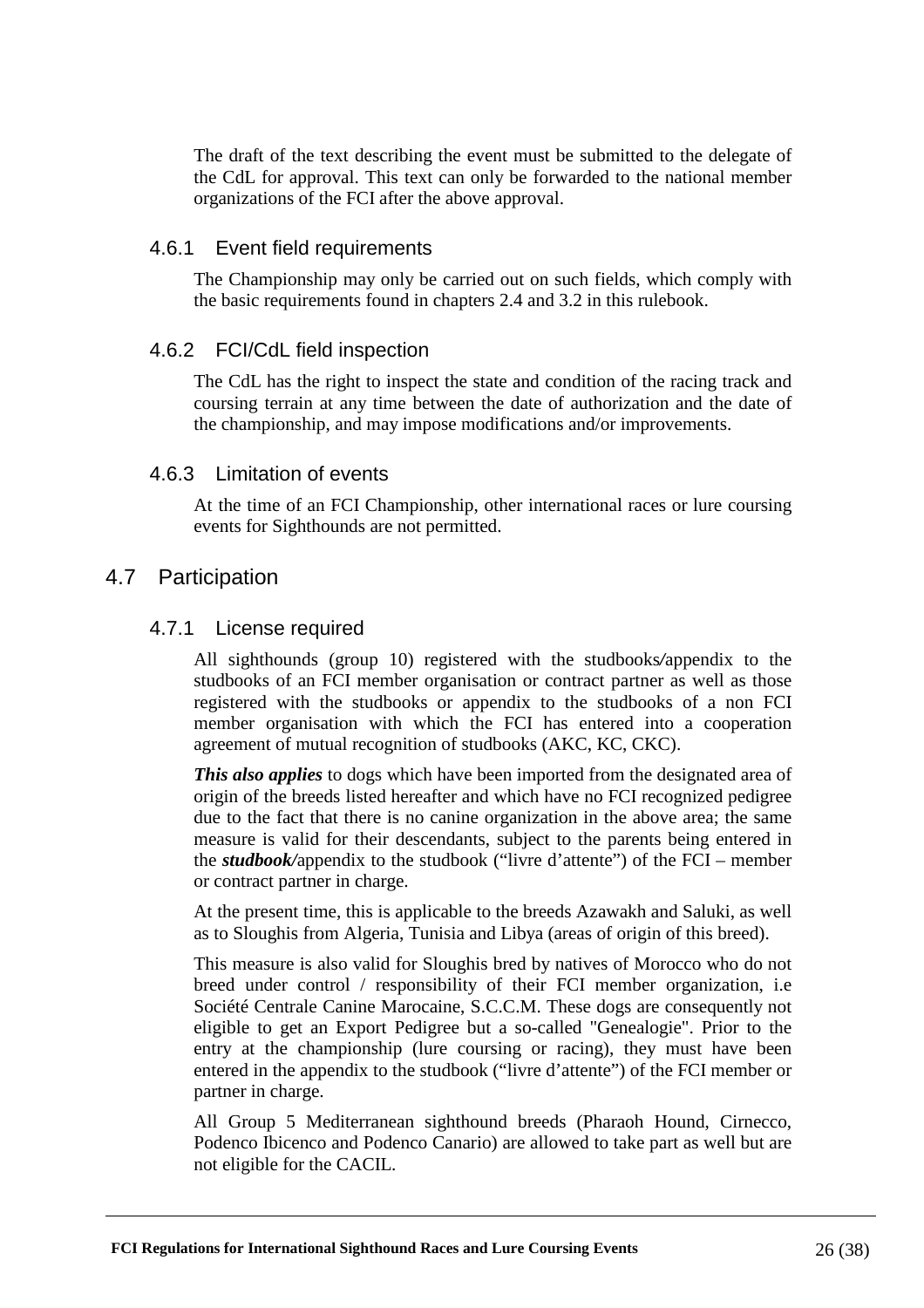#### 4.7.2 Racing and coursing result requirements

Based on their results, the only dogs that can be entered in the FCI Championship are those which represent a high standard of quality for such a top competition. Each National Organization appoints the dogs that will be entered.

To be entered any Sighthound must have taken part in two races or lure coursing events before the deadline of the entry without disqualification. A disqualification between the entry closing date and the date of the championship precludes participation.

Dogs which are injured during the first run of a race or course and have to be withdrawn as a result of a veterinary surgeon's decision (proven by a written statement from the veterinary surgeon concerned), are considered to have completed the race or course successfully.

#### 4.7.3 Qualification for FCI championships

*Qualification runs completed before the age limit set forth in paragraph 1.4.2 is reached are invalid.* 

#### 4.7.4 Change in ownership

*When a dog changes ownership and moves to another country, the dog may only start for the new country at FCI championships once he has been registered for at least 6 months in the new country's studbook/register*.

#### 4.8 Entry

#### 4.8.1 Entry form receiver

Entries for the FCI Championships cannot be made directly by the owner to the organizer of the event but may only be sent to the dog owner's National Organization.

#### 4.8.2 Number of dogs per country

• *FCI European Lure Coursing Championship:* 

*Each member may enter a maximum of six participants per breed and per sex.* 

*Examination on arrival must have been done the day before.* 

• *FCI European or World Races Championship:* 

*Each member may enter a maximum of 12 participants per breed and per sex.* 

The previous year's Championship winners can defend their title and be entered in addition to the maximum permissible participants.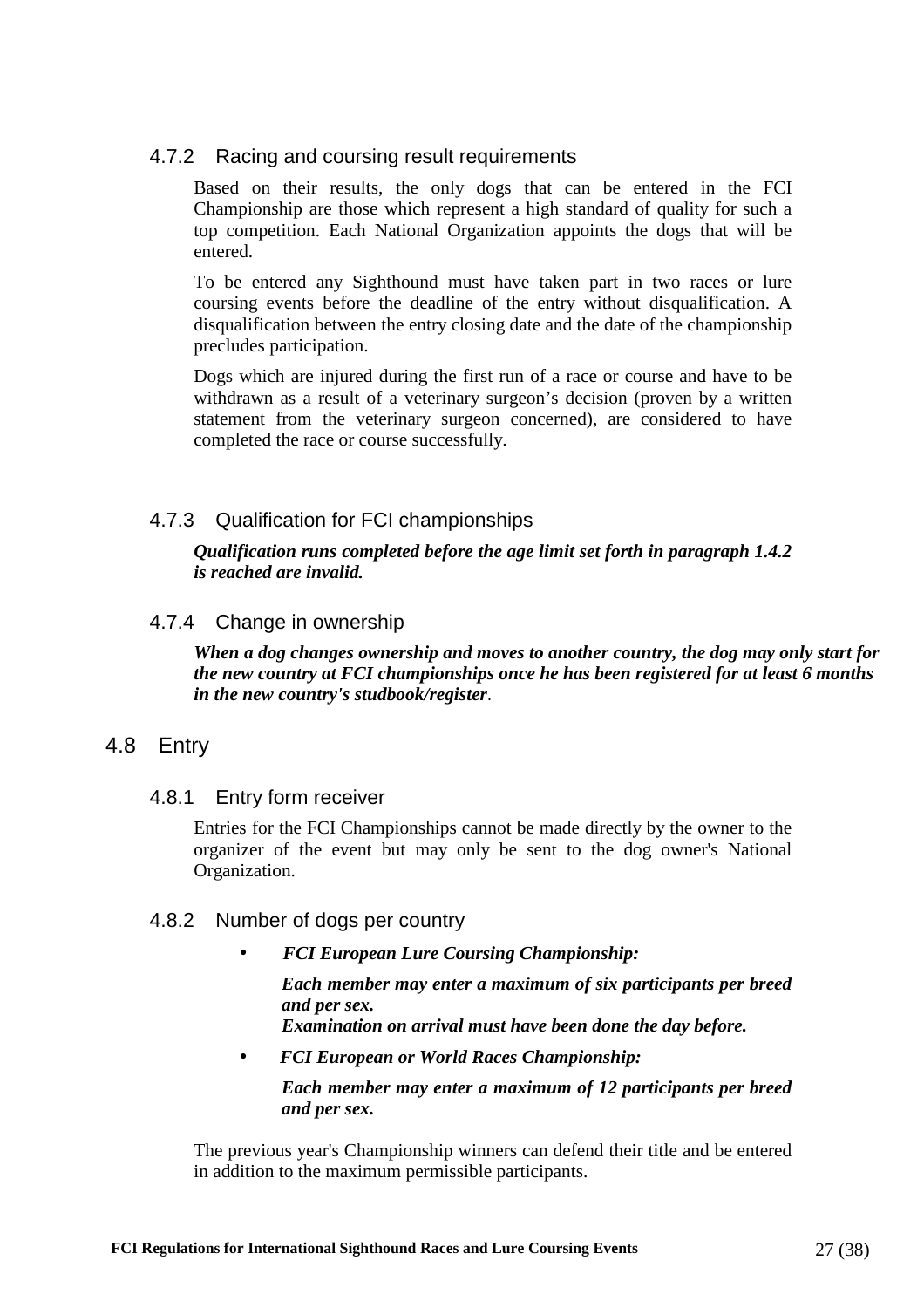#### 4.8.3 Reserve dogs

Each country may appoint substitute dogs in addition to the number of participants set forth by paragraph 4.8.2, which may be given the opportunity of replacing any dog, eliminated from the team.

#### *No friendship races are scheduled for reserve dogs which cannot take part in championship races.*

#### 4.8.4 Entry form information and timing

#### *The FCI Commission for Sighthounds provides a template for this entry form.*

Each National Organization must enter the dogs separately, in order of their results and according to breed and sex. The entry form must include the name of each dog in accordance with its pedigree and all the necessary data for the CACIL allocation as well as the owner's name, as stated on the national racing or coursing licence. The entry forms must reach the organizer at least four weeks before the event.

#### 4.9 Officials

Together with the entry forms, each country must submit a list of people proposed as officials. However, it is up to the organizer to appoint the judges, jury as well as the race observers.

*The organizer shall confirm to the National Organisations the names of the judges and track observers at least 14 days before the championship is due to take place.*

#### 4.9.1 FCI/CdL delegates for Championship events

For each championship race or coursing, the FCI/CdL appoints a delegate as manager responsible for the whole event, including checking the programme. The delegate may ask for modifications if needed and take final decisions in special cases. In any disputes, the Jury must seek his/her advice. This delegate's expenses are to be paid by the organizer.

#### 4.9.2 Race officials

The Jury must consist of three members, from at least two different countries, and a reserve must also be provided for. Likewise, the organizer must make sure that *two* race observer*s* of different nationalities are present in the sectors of the racing track.

#### 4.9.3 Lure coursing officials

Lure coursing championships must be judged by at least three judges, from at least two different countries. A reserve must also be provided for.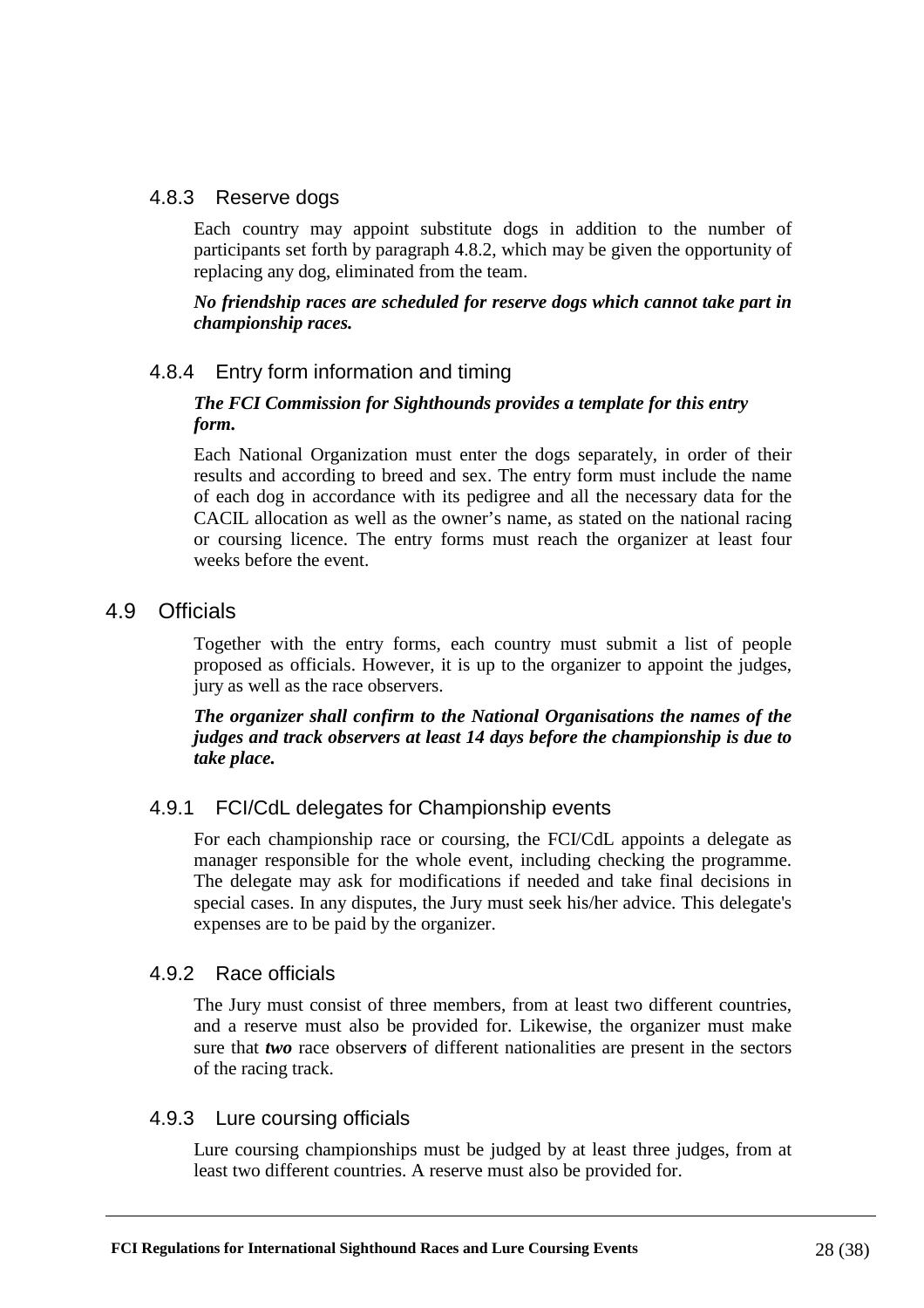#### *In the 2nd course the dogs are to be judged by 3 other judges, preferably from 3 different countries.*

### 4.10 Requirements for awarding the titles

#### 4.10.1 Number of dogs, six or more

As long as six dogs per sex and per breed at the start in the FCI Championship, one title can be awarded to the male winner and another to the female winner. If fewer than six dogs of either sex participate, dogs and bitches must compete together and only one title will be awarded.

#### 4.10.2 Number of dogs, fewer than six

If a total of fewer than six dogs and bitches of any breed at the start, no title will be given. In spite of this the CdL inspector together with the Jury can decide to award the title if the circumstances so require. The prizes which have been announced will be awarded.

#### 4.10.3 Number of dogs, less than four

If there are less than four dogs at the start, this particular breed cannot participate in the FCI Championship.

#### 4.11 Championship track lengths

#### 4.11.1 Track length for races

Distances to be applied for FCI Racing Championships

- For Whippets and Italian Greyhounds: 350 365 metres
- For all other breeds: 475 480 metres

Small variations of the above distances are tolerated.

#### 4.11.2 Track length for lure coursing

Distances to be applied for FCI European Lure Coursing Championship

- For Whippets and Italian Greyhounds: *600 800* metres
- For all other Sighthound breeds: *800 1000* metres

Small variations of the above distances are tolerated.

#### 4.12 Prizes

#### 4.12.1 Certificates

Certificates for the title gained (offered by the National Organization).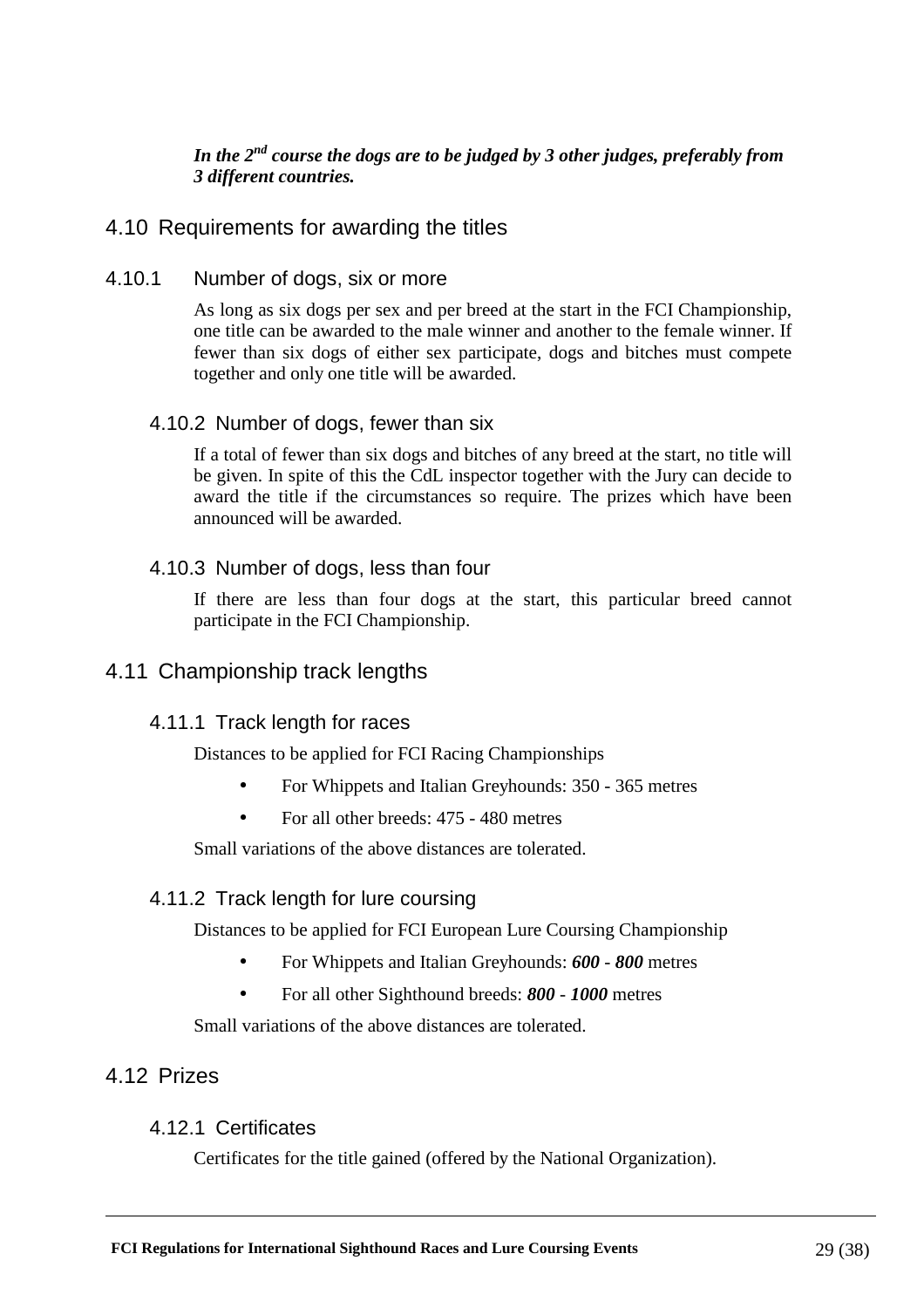#### 4.12.2 Presentation jackets

Jackets for the winners:

- White: FCI World Championships
- Blue: FCI European Championships
- Red: FCI European Lure Coursing Championships

#### 4.12.3 Finalists

Prizes of honour for all finalists.

#### 4.13 Entry fee

The amount of the entry fee is to be set by the CdL in  $\epsilon$ . This entry fee is to be paid to the organizer by each team leader.

#### 4.14 Team leader

At the time that the National Organization submits its entry, it must also include the nomination of its team leader.

- 1. During the event, the team leader is the representative of his/her National Organization as well as being coach to the members of his/her team.
- 2. He/She is responsible for transmitting any instructions from the organizers to his/her team members.
- 3. He/She acts as liaison officer between the individual dog owners in the team and the organizers of the event.
- 4. Only the team leader has the right to discuss and settle queries, make suggestions, forward objections or put forward questions and complaints concerning his/her team, with the organizer.
- 5. He/She is responsible for giving advice and answering any questions, as well as for discipline within his/her team.
- 6. When the dogs are delivered to the track, he/she is responsible for the collection and checking of the licences as well as the dog passes (working books) of his/her members, which he/she will then forward to the secretary's office. Participants notify the team leader of withdrawals as soon as possible.

#### 4.15 Procedures

The organizer is responsible for providing reserve event equipment in order to guarantee a trouble-free competition.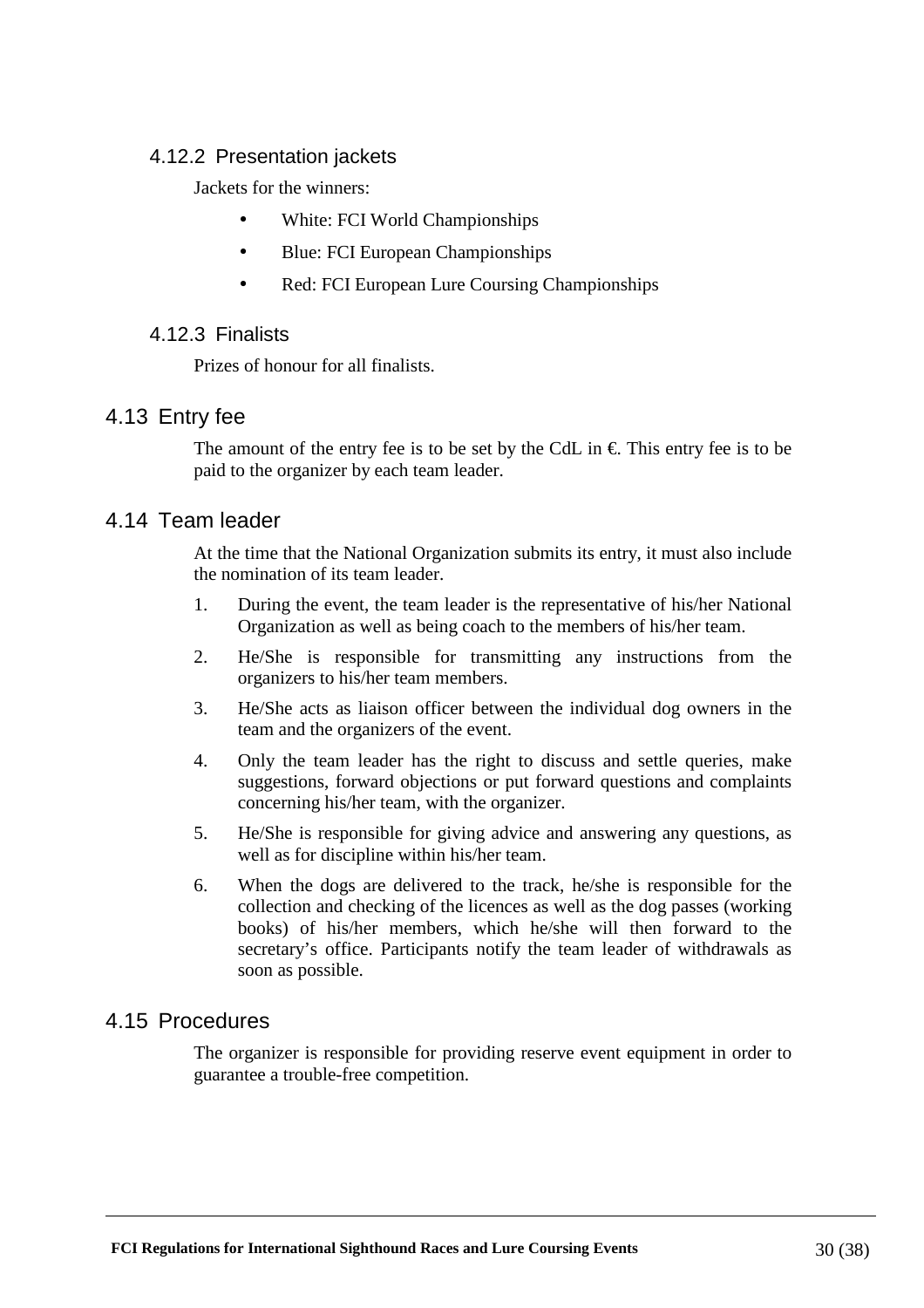#### 4.15.1 Qualification for race finals

*At FCI Championship races finalists are determined in the following manner:* 

*Each dog takes part in one preliminary heat against the clock, a second preliminary heat is possible but optional. The 18 fastest dogs run in three semi-finals, with the first two dogs from each semi-final qualifying for the final.* 

*If only 12 dogs are the start, there will only be two semi-final runs. In this case the first three dogs in each semi-final qualify for the final.* 

For Greyhounds, only one preliminary heat is compulsory, a second one being optional.

*The dogs with the six fastest times run in the final.* 

#### 4.15.2 Qualification for coursing finals

The assessment of the dogs for each run has to be made in accordance with chapter 3.7 of this rulebook. Dogs which do not get at least 50% of the maximum possible points in the first round for no good reason cannot participate in the second round.

#### 4.15.3 Unnecessary runs

In accordance with the principle of the protection of animals, dogs must be exempted from unnecessary runs.

#### 4.15.4 High entry numbers, races

Should the entry number be too high, the organizer of an FCI Championship race can spread the event over two days. However, all races for a single breed must take place on the same day.

#### 4.15.5 High entry numbers, coursing

If entry numbers are high, the organizer of the FCI European Lure Coursing Championship has the option of spreading the event over *three* days. However, all lure coursing for one breed must take place on the same day.

#### 4.15.6 Timing system for racing

A "photo-finish" system must be available for timekeeping. This system must show the time in which each dog crosses the finishing line. The organizer will install the timekeeping equipment. In addition, Judges should be present at the finishing line.

#### 4.15.7 Back-up timing system for racing

A back-up equipment must be provided. This back-up system must operate in parallel to ensure that the timing can be performed under all conditions.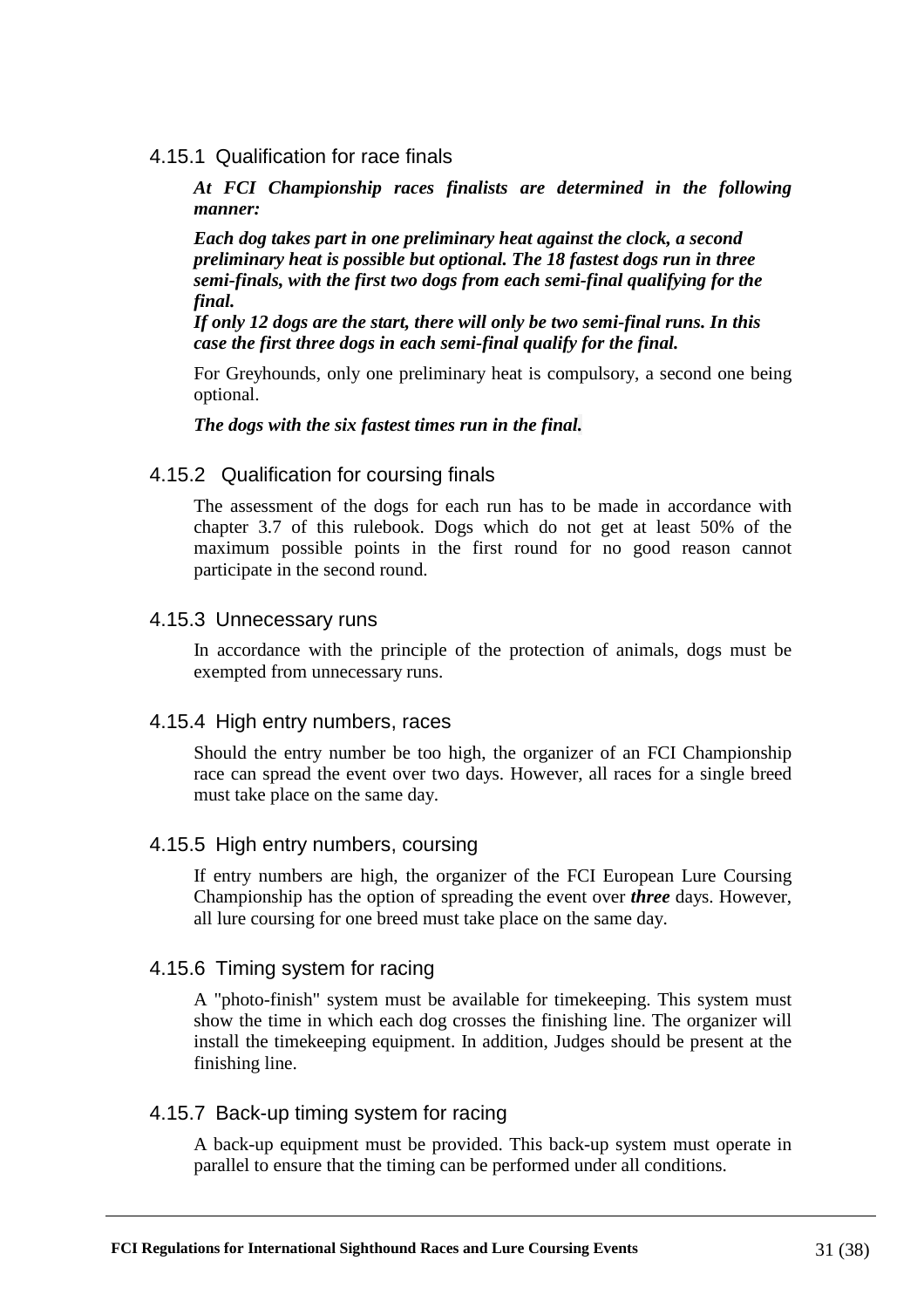# 5. F.C.I. Titles

### 5.1. Title "Champion International de Course"/CACIL Regulations

#### 5.1.1 Breeds concerned

These regulations concern Sighthound breeds of the FCI group 10, for which races and lure coursing events are organised under the patronage of the FCI.

#### 5.1.2 Events concerned

These regulations apply to international racing and lure coursing events where a CACIL is awarded, and which have been advertised by the National Canine Organizations and accepted by the FCI/CdL.

#### 5.1.3 Champion title requirements

The title "Champion International de Course" will be awarded by the FCI subject to the following conditions:

*a. From the age of 15 months onwards for Whippets and Italian Greyhounds and 18 months onwards for all other sighthound breeds, the dog must have earned at least three "Certificats d'Aptitude au Championnat International de Lévriers" (CACIL) or two CACIL and 2 Res. CACIL in two different countries (from two different National Canine Organizations-NCO).* 

*b. These certificates (CACIL) are only awarded to the winner of an international racing or lure coursing event authorised by the FCI. At a racing event the CACIL is only awarded in the final when at least 6 dogs are at the start .* 

*At a lure coursing event the CACIL is only awarded when the dog achieves at least 2/3 of all possible points and when there were at least 6 dogs at the start in this class.* 

*c. The period between the first and last CACIL/Res. CACIL must be at least one year and one day.* 

*d. The title "Champion International de Course" will only be awarded to a dog aged 15 months or older which has received the grading "very good" in an adult class (open, intermediary, working, champion classes – not Veteran class) at an International CACIB Show.* 

#### 5.1.4 Reserve CACIL

*Judges can award the second-placed dog in these trials a Reserve CACIL, when he has displayed the same quality as the winning dog.* 

The CACIL and R-CACIL are proposed *by the judges* without any check on the registration in an appropriate studbook or complete pedigree.

The Reserve CACIL (R-CACIL) is valid for the title of "Champion international de Course" provided that the CACIL is awarded to a dog that is already an international racing champion or to a dog that does not comply with point *5.1.6.*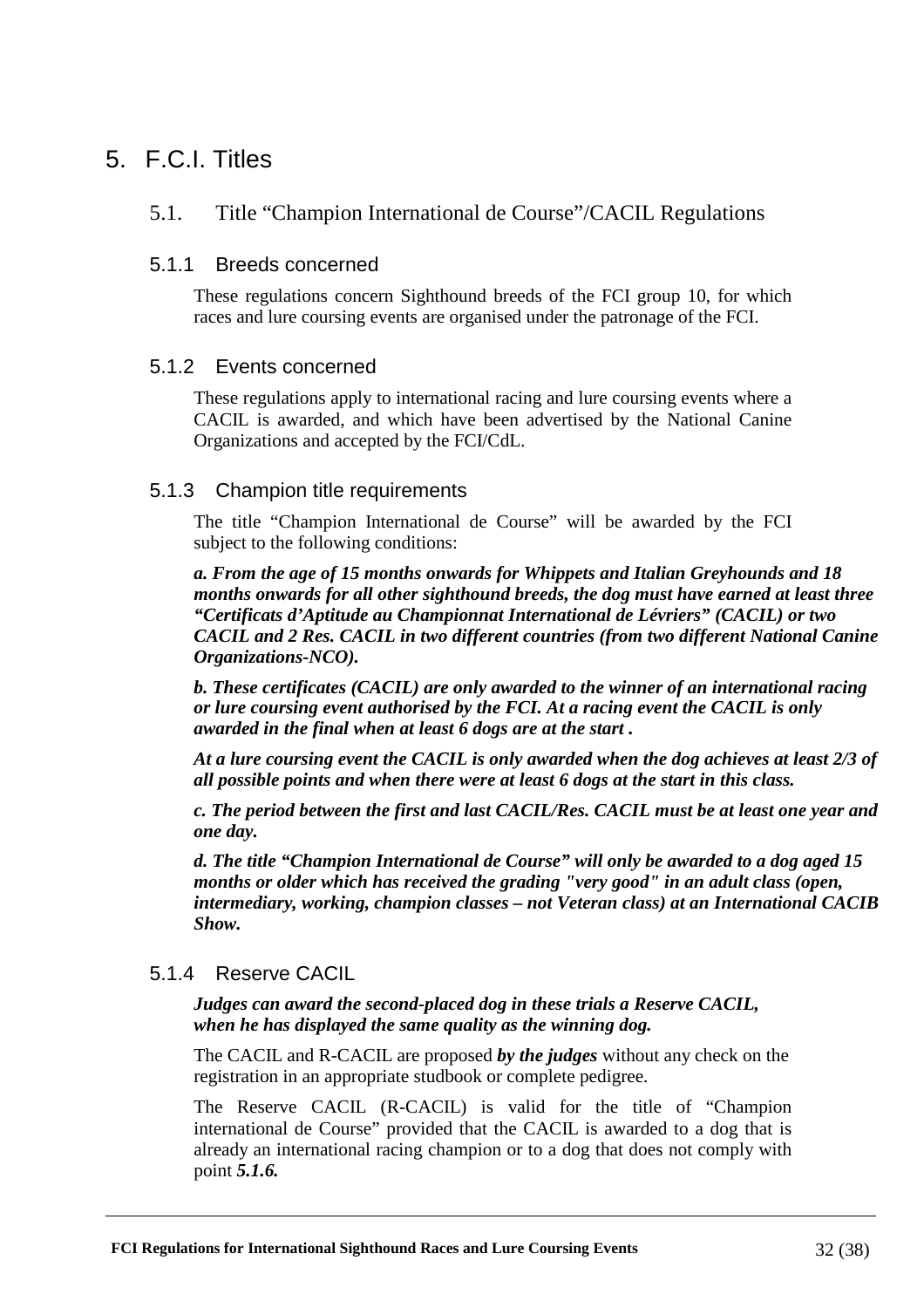#### 5.1.5 Number of dogs starting

- 1. If there are at least six dogs of each sex per breed are at the start, the CACIL may be awarded separately to dogs and bitches.
- 2. If there are fewer than six dogs of one sex at the start, all the dogs and bitches compete together for a single CACIL.
- 3. If there are fewer than six dogs of any particular breed at the start, then the CACIL will not be awarded.

#### 5.1.6 Incomplete pedigree

For dogs whose ancestors are unknown or whose pedigree is incomplete, no CACIL proposal made by the judges can be confirmed and it will be transferred to the dog proposed for the R-CACIL.

#### 5.1.7 CACIL proposals

The CACIL proposals are forwarded by the relevant National Canine Organizations to the FCI office.

#### 5.1.8 Decision by FCI

The FCI makes sure that the requirements set by the regulations are being met. If so, the judge's proposal is confirmed. If not, the award is not granted.

#### 5.1.9 Definitive title

The FCI grants the definitive title of "Champion de Course".

# 5.2 **FCI Beauty and Performance Champion (Champion International de Beauté et Performance – C.I.B.P.)**

*In order to obtain this title, a dog must fulfil the following requirements:* 

*1. It must have been awarded three CACIBs or two CACIBs and 2 Res. CACIBs in at least two different countries (from two different NCO) and by at least two different judges.* 

*2. The period between the first and last CACIB/Res. CACIB must be at least one year and one day.* 

*3. The dog must have taken part in at least three CACIL events (either racing or coursing), winning at least one CACIL or two Res. CACILs.*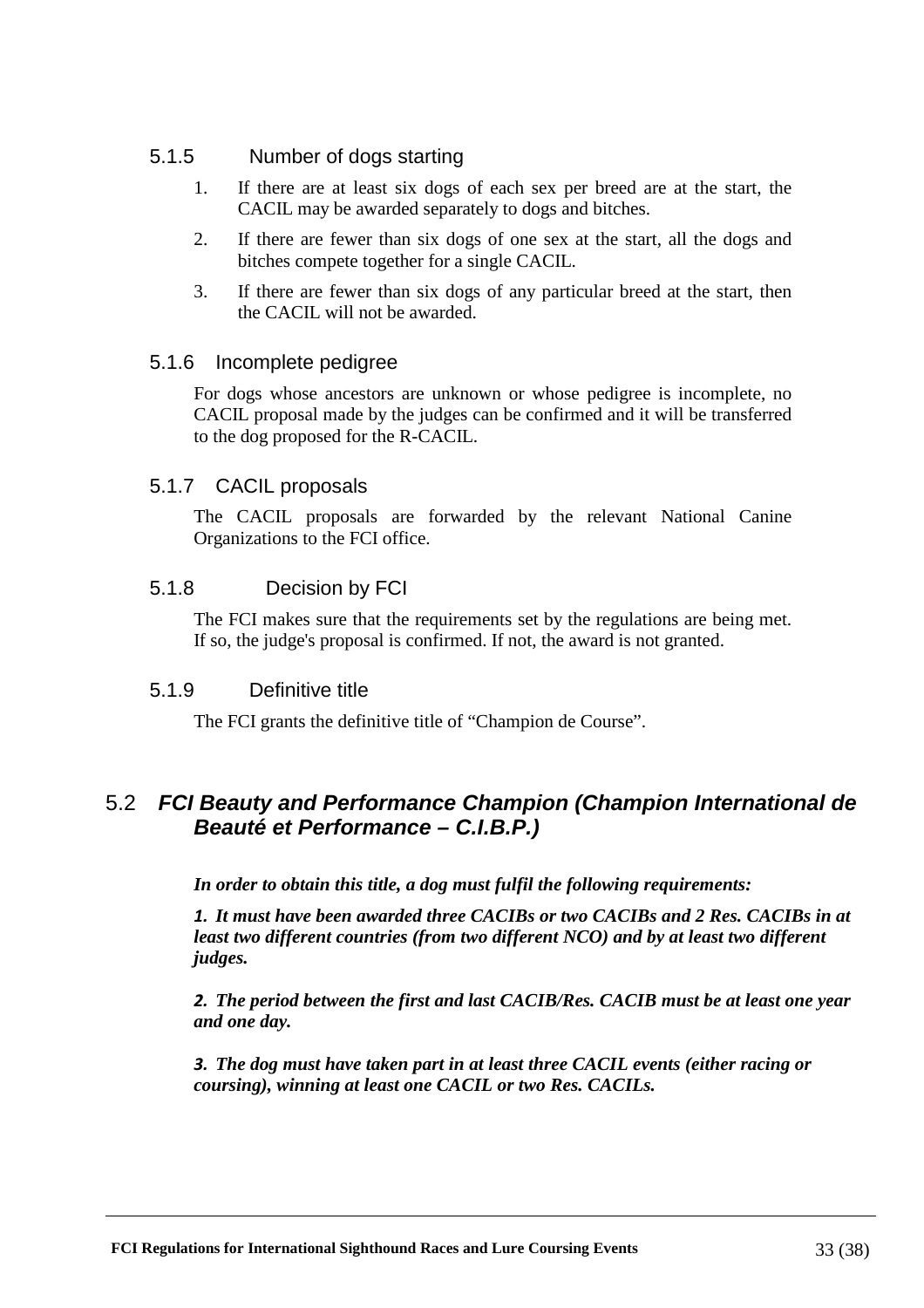# 6. Requirements for the entry in working class at FCI International CACIB shows

To enter a dog in working class, the entry form must be accompanied by a copy of the FCI compulsory certificate containing the confirmation -by the member country in which the owner has his legal residence- that the dog has fulfilled the following requirements:

- 1. Proof of having a valid Coursing or Racing Licence
- 2. Proof of having participated in international CACIL Races or Coursing at least four times over a period of more than one year and 1 day. Exception: Since the following countries: Norway, Sweden, Finland, Estonia, Latvia, Lithuania and Russia do not organise more than 2 CACIL Races/Coursing, the number of required races/coursings is reduced to two for their member organizations.
- 3. In both cases, proof of two placings within the first half of the competitors of such a coursing/race additionally, in case of obtaining such a classification in an international Coursing, the dog must have obtained at least *75 %* of the maximum points as established under point 3.7 of these regulations.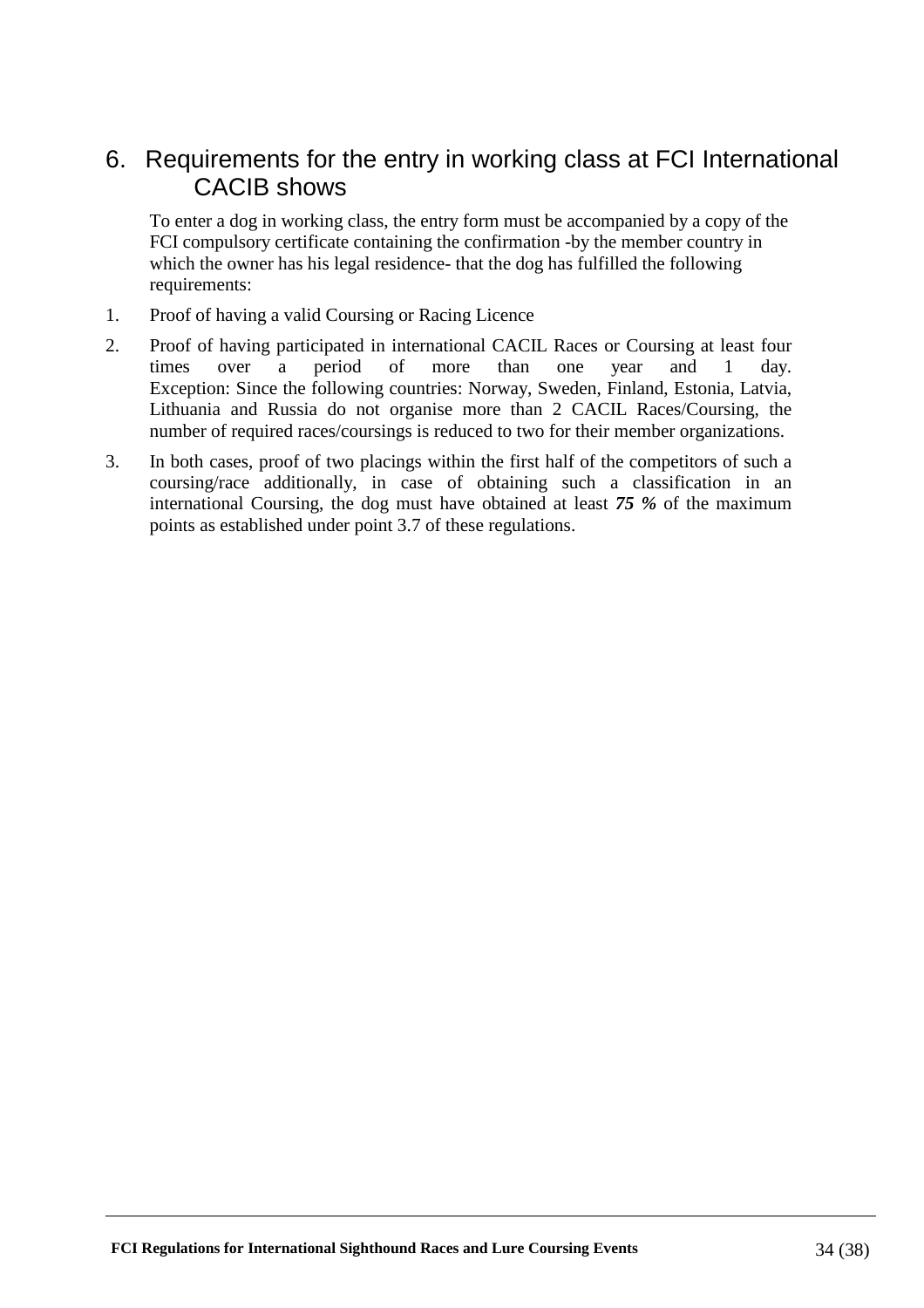# 7. Enclosures

### 7.1 Entry information

Entry information can only be sent to the organizer by an organization recognized by the National Organization.

The following information must be sent to the organizer of FCI Racing and Lure Coursing events:

1. Event Details: Event location and event date

2. Identification of the dog: Name of the dog Breed Sex Date of birth Licence number Pedigree number/Licence number ID-number (Chip/Tattoo) *Widerunner* 

3. Entry class (racing)

4. Identification of the owner: Name Address **Country** Phone Fax E-mail

# 7.2 Racing jacket definitions

The details below apply to racing,

No 1 Red Number "1" in White

No 2 Blue Number "2" in White

No 3 White Number "3" in Black

No 4 Black Number "4" in White

No 5 Yellow Number "5" in Black

No 6 Black-and-White Number "6" in Red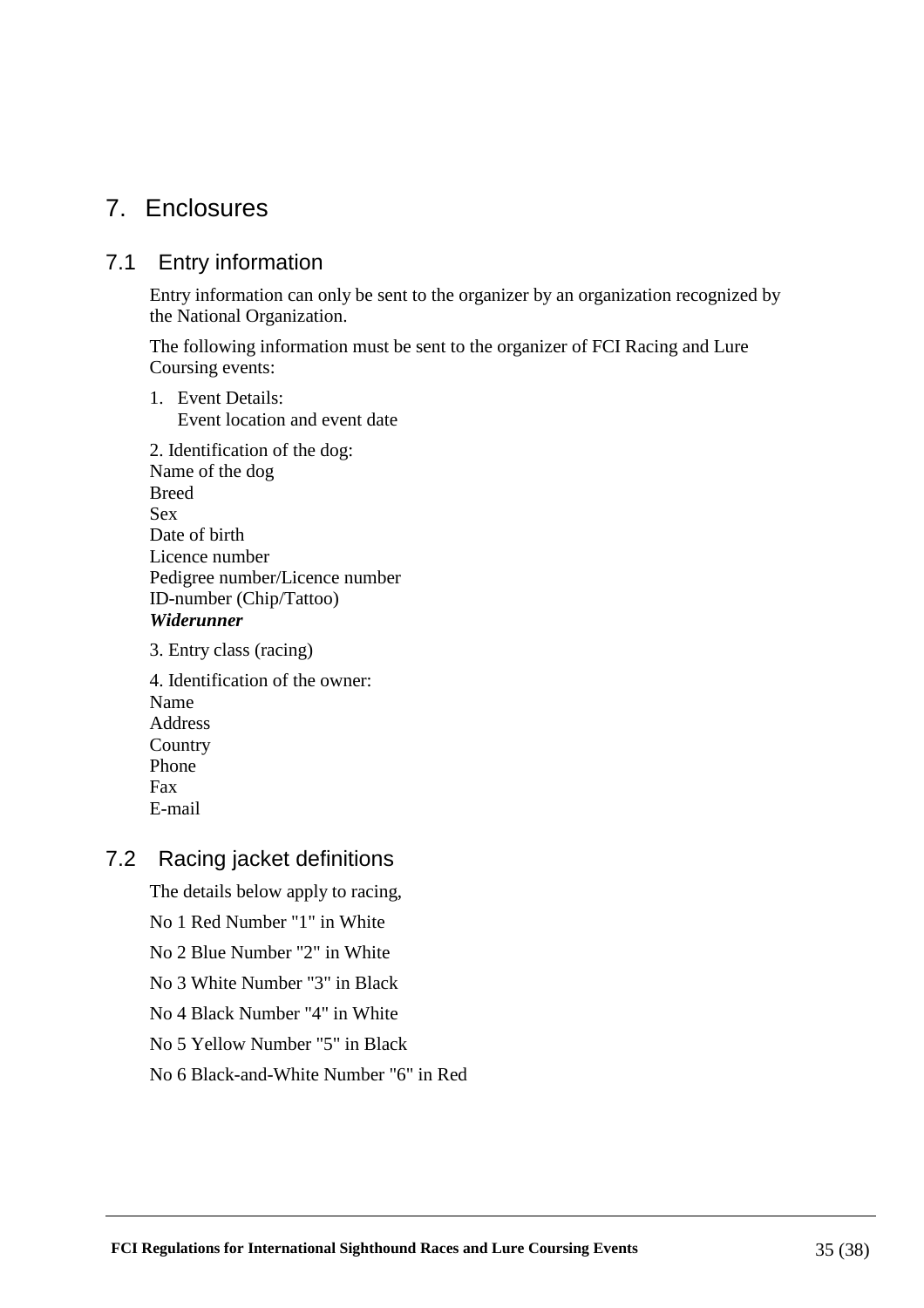

#### *Stretch racing jackets are also allowed. Red, blue or white jackets used for coursing do not need to be numbered (1, 2 or 3).*

# 7.3 Muzzle definitions

Material: Steel wire, plastic-coated steel wire.



Alternative Material: Plastic in three sizes, for small breeds



In six sizes for large breeds



The American type of muzzle in leather or plastic is also permitted.

# 7.4 Veterinary surgeon's duties

#### 7.4.1 Examinations on arrival

Examinations on arrival of the inoculation passports for valid protective inoculations, if this has not been carried out by the appropriate authorities.

When the dogs arrive, a general examination of all dogs entered must be carried out to check whether they can be passed fit for running. Dogs in bad general condition must be rejected.

*With regard to a dog's health, the veterinary surgeon is the only person authorised to decide whether a dog can take part in an event. Such decisions cannot be appealed against.*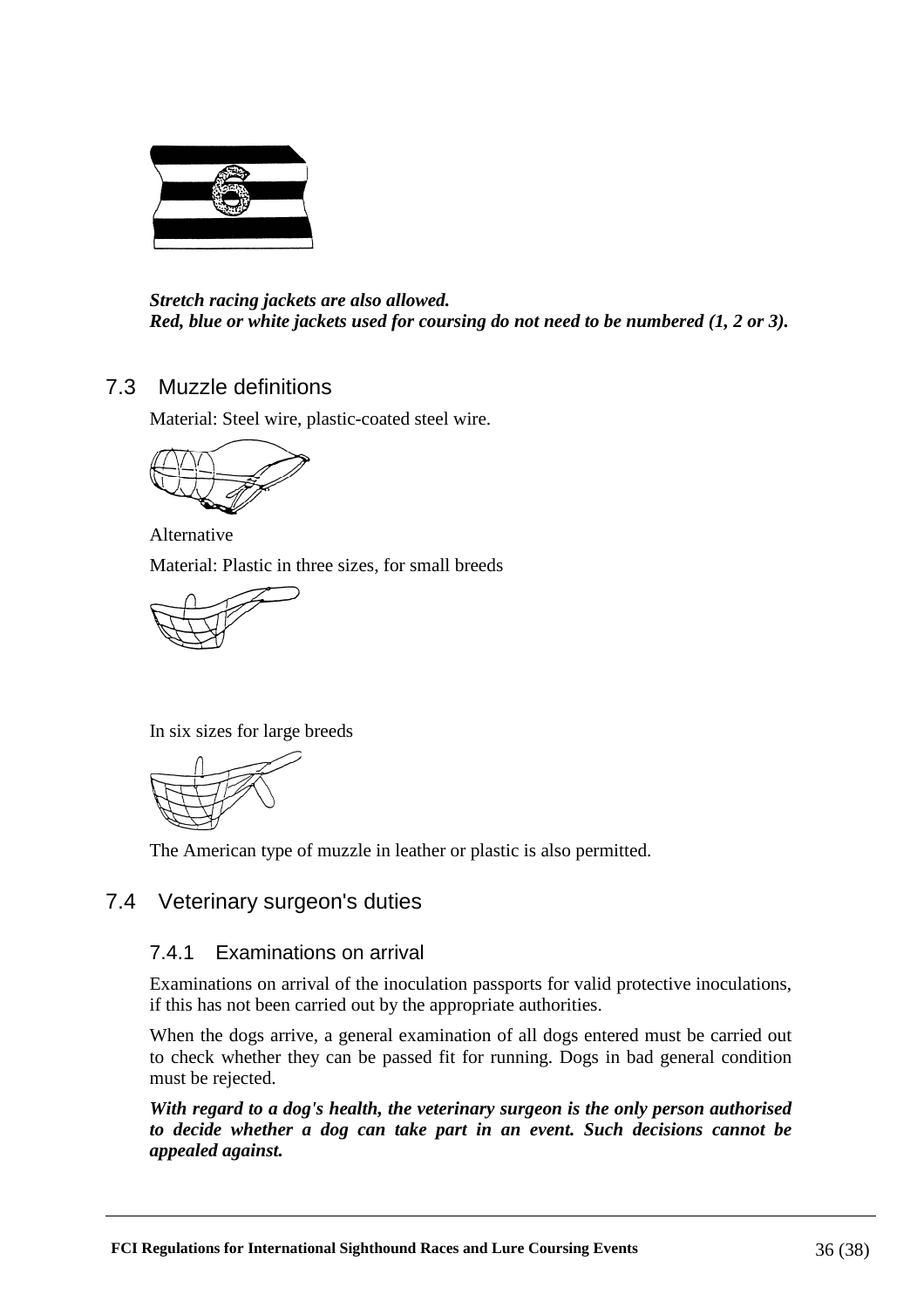The general examination covers:

1. Checking the conjunctiva (conjunctivitis). If a clear conjunctivitis is present the body temperature should be measured.

*2.* Checking whether bitches are in season. *If in season, the bitch is not allowed to participate.* 

3. Checking the paws, paying particular attention to wounds.

4. Possible pain which should be determined by bending and stretching the toe joints.

5. Observation of the dog's movement, if lameness is noticed a more detailed investigation is necessary.

#### 7.4.2 Daily Supervision

The veterinary surgeon engaged for the event must be present for the entire duration of the race or course. He/She should be equipped so that appropriate emergency treatment can be carried out (first aid bandage, rail bandage, heart and circulation checks) at the event venue.

Since the competing dogs are under the supervision of the veterinary surgeon for their general condition, injuries, suspicion of doping etc, the Jury must dismiss any dog which is deemed unfit by the veterinary surgeon.

The veterinary surgeon should observe the dogs before each run and notify the event officials immediately of any possible injuries. The dogs concerned must be dismissed from running.

Fees and expenses are borne by the organizer of the event. Only the costs of individual treatment will be borne by the owner of the dog treated.

# 7.5 Track specifications / Classification of FCI Racing tracks

#### 7.5.1 Category A definition

Tracks licensed for national and international racing events and for FCI title races.

#### 7.5.2 Category B definition

Tracks licensed for national and international races without FCI title races.

#### 7.5.3 Specification

#### 7.5.3.1 General

- 1. The turf of the tracks must be perfect prepared and without any roughness or other danger for the dogs.
- 2. The turf must be well balanced with dense grass, firm sand or grass with sanded bends.